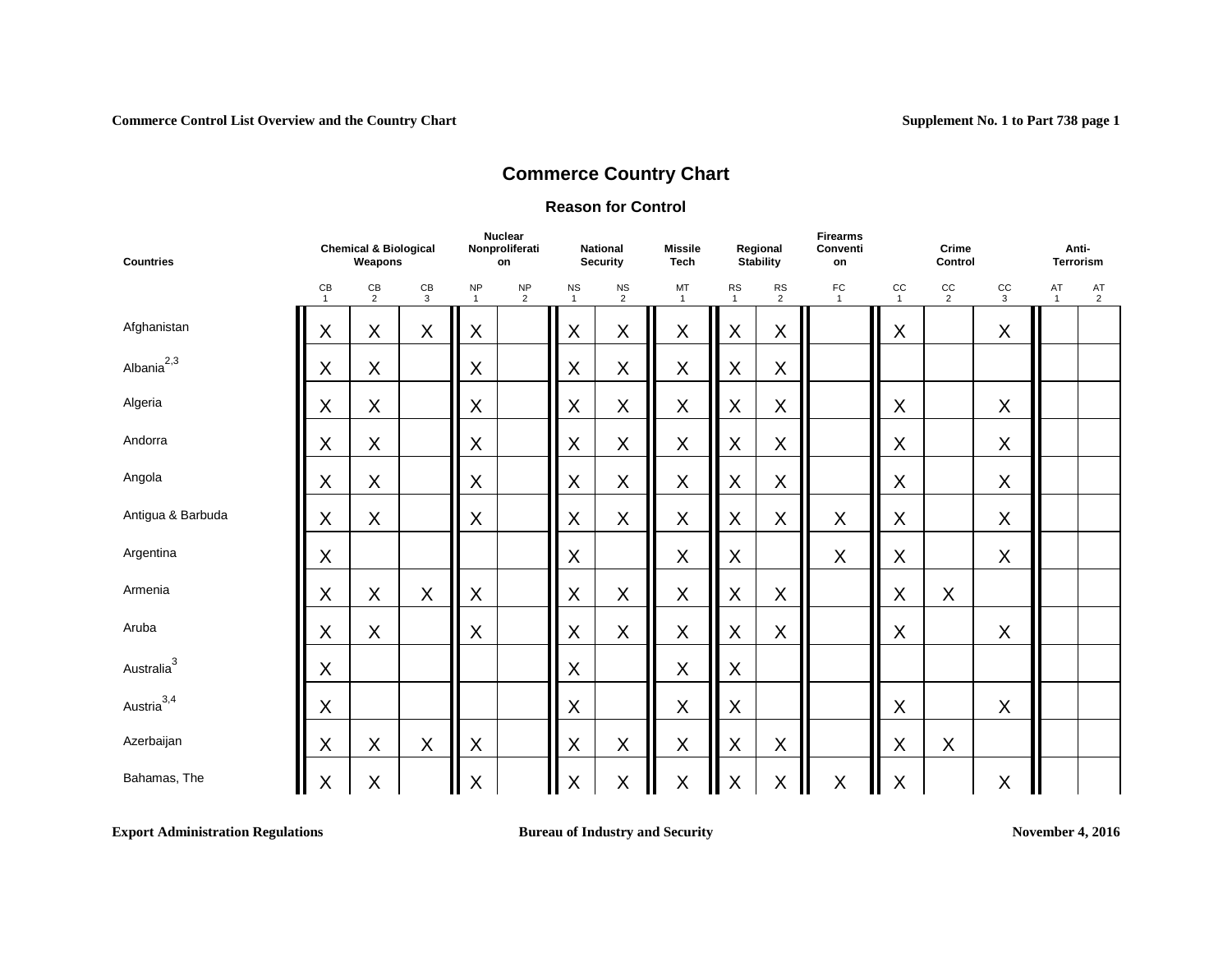#### **Reason for Control**

| <b>Countries</b>     | <b>Chemical &amp; Biological</b><br>Weapons<br>CB<br>CB<br>CB<br>$\overline{2}$<br>3<br>$\mathbf{1}$ |         |         | <b>Nuclear</b><br>Nonproliferati<br>on |                             | <b>National</b><br><b>Security</b> | <b>Missile</b><br><b>Tech</b> |                    | Regional<br><b>Stability</b> | <b>Firearms</b><br>Conventi<br>on |                              | Crime<br>Control   |                      | Anti-<br>Terrorism |                    |                      |
|----------------------|------------------------------------------------------------------------------------------------------|---------|---------|----------------------------------------|-----------------------------|------------------------------------|-------------------------------|--------------------|------------------------------|-----------------------------------|------------------------------|--------------------|----------------------|--------------------|--------------------|----------------------|
|                      |                                                                                                      |         |         | <b>NP</b><br>$\overline{1}$            | <b>NP</b><br>$\overline{2}$ | <b>NS</b><br>$\mathbf{1}$          | <b>NS</b><br>$\overline{2}$   | MT<br>$\mathbf{1}$ | <b>RS</b><br>$\mathbf{1}$    | <b>RS</b><br>$\overline{2}$       | ${\sf FC}$<br>$\overline{1}$ | cc<br>$\mathbf{1}$ | cc<br>$\overline{2}$ | cc<br>3            | AT<br>$\mathbf{1}$ | AT<br>$\overline{2}$ |
| Bahrain              | $\sf X$                                                                                              | X       | $\sf X$ | X                                      |                             | X                                  | $\sf X$                       | $\sf X$            | $\sf X$                      | $\pmb{\mathsf{X}}$                |                              | X                  |                      | X                  |                    |                      |
| Bangladesh           | X                                                                                                    | X       |         | X                                      |                             | X                                  | X                             | X                  | X                            | $\pmb{\mathsf{X}}$                |                              | X                  |                      | X                  |                    |                      |
| Barbados             | $\sf X$                                                                                              | $\sf X$ |         | X                                      |                             | X                                  | $\mathsf X$                   | X                  | $\mathsf X$                  | $\pmb{\mathsf{X}}$                | $\sf X$                      | X                  |                      | X                  |                    |                      |
| <b>Belarus</b>       | X                                                                                                    | X       | $\sf X$ |                                        |                             | X                                  | X                             | X                  | X                            | $\sf X$                           |                              | X                  | X                    |                    |                    |                      |
| Belgium $3$          | X                                                                                                    |         |         |                                        |                             | X                                  |                               | $\sf X$            | X                            |                                   |                              |                    |                      |                    |                    |                      |
| Belize               | $\mathsf{X}$                                                                                         | X       |         | X                                      |                             | X                                  | X                             | X                  | X                            | X                                 | X                            | X                  |                      | X                  |                    |                      |
| Benin                | $\sf X$                                                                                              | X       |         | X                                      |                             | X                                  | $\mathsf X$                   | X                  | $\sf X$                      | $\pmb{\mathsf{X}}$                |                              | X                  |                      | X                  |                    |                      |
| <b>Bhutan</b>        | X                                                                                                    | X       |         | X                                      |                             | X                                  | X                             | X                  | X                            | $\sf X$                           |                              | X                  |                      | X                  |                    |                      |
| Bolivia              | $\sf X$                                                                                              | X       |         | X                                      |                             | X                                  | $\mathsf X$                   | X                  | $\sf X$                      | $\pmb{\mathsf{X}}$                | $\sf X$                      | X                  |                      | X                  |                    |                      |
| Bosnia & Herzegovina | X                                                                                                    | X       |         | X                                      |                             | X                                  | $\sf X$                       | X                  | X                            | $\sf X$                           |                              | X                  |                      | X                  |                    |                      |
| Botswana             | $\sf X$                                                                                              | X       |         | X                                      |                             | $\mathsf X$                        | $\mathsf X$                   | X                  | $\mathsf X$                  | $\pmb{\mathsf{X}}$                |                              | X                  |                      | X                  |                    |                      |
| <b>Brazil</b>        | X                                                                                                    | X       |         |                                        |                             | X                                  | X                             | X                  | $\sf X$                      | $\sf X$                           | X                            | X                  |                      | X                  |                    |                      |
| <b>Brunei</b>        | $\sf X$                                                                                              | $\sf X$ |         | $\sf X$                                |                             | $\sf X$                            | X<br>Ш                        | $\sf X$            | $\sf X$                      | $\sf X$                           |                              | X                  |                      | $\sf X$            |                    |                      |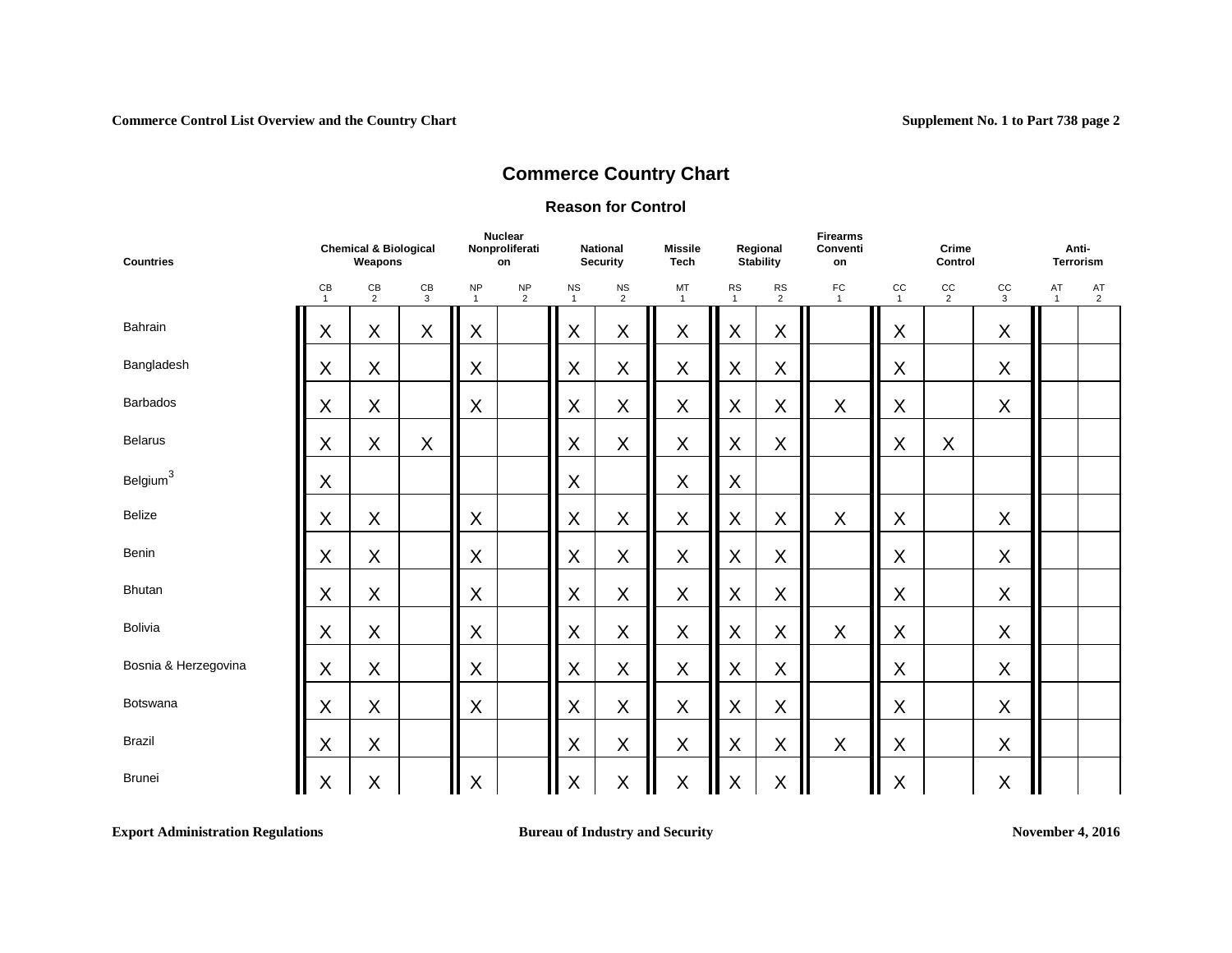#### **Reason for Control**

| <b>Countries</b>         | <b>Chemical &amp; Biological</b><br>Weapons<br>$\mathsf{CB}$<br>$\mathsf{CB}$<br>$rac{CB}{2}$<br>$\mathbf{3}$<br>$\mathbf{1}$ |             |   | <b>Nuclear</b><br>Nonproliferati<br>on |                | <b>National</b><br><b>Security</b> | <b>Missile</b><br><b>Tech</b> |                    | Regional<br><b>Stability</b> | <b>Firearms</b><br>Conventi<br>on |                           | Crime<br>Control   |                               | Anti-<br><b>Terrorism</b> |                    |                      |
|--------------------------|-------------------------------------------------------------------------------------------------------------------------------|-------------|---|----------------------------------------|----------------|------------------------------------|-------------------------------|--------------------|------------------------------|-----------------------------------|---------------------------|--------------------|-------------------------------|---------------------------|--------------------|----------------------|
|                          |                                                                                                                               |             |   | <b>NP</b><br>$\overline{1}$            | $\frac{NP}{2}$ | <b>NS</b><br>$\mathbf{1}$          | $\frac{NS}{2}$                | MT<br>$\mathbf{1}$ | <b>RS</b><br>$\mathbf{1}$    | $\frac{RS}{2}$                    | F <sub>C</sub>            | cc<br>$\mathbf{1}$ | $_{\rm CC}$<br>$\overline{2}$ | $rac{CC}{3}$              | AT<br>$\mathbf{1}$ | AT<br>$\overline{2}$ |
| Bulgaria <sup>3</sup>    | $\sf X$                                                                                                                       |             |   |                                        |                | X                                  |                               | $\mathsf X$        | $\sf X$                      |                                   |                           |                    |                               |                           |                    |                      |
| <b>Burkina Faso</b>      | $\sf X$                                                                                                                       | X           |   | X                                      |                | X                                  | X                             | $\mathsf X$        | $\mathsf X$                  | X                                 |                           | X                  |                               | $\mathsf X$               |                    |                      |
| <b>Burma</b>             | X                                                                                                                             | X           | X | X                                      |                | X                                  | X                             | $\mathsf X$        | $\sf X$                      | $\mathsf X$                       |                           | X                  |                               | X                         |                    |                      |
| Burundi                  | $\sf X$                                                                                                                       | X           |   | X                                      |                | X                                  | $\sf X$                       | $\mathsf X$        | $\mathsf X$                  | $\times$                          |                           | X                  |                               | $\sf X$                   |                    |                      |
| Cambodia                 | $\sf X$                                                                                                                       | X           |   | X                                      |                | $\sf X$                            | X                             | $\mathsf X$        | $\sf X$                      | X                                 |                           | $\sf X$            | $\sf X$                       |                           |                    |                      |
| Cameroon                 | $\sf X$                                                                                                                       | X           |   | X                                      |                | X                                  | X                             | $\sf X$            | $\sf X$                      | $\sf X$                           |                           | X                  |                               | $\mathsf X$               |                    |                      |
| Canada                   | $\sf X$                                                                                                                       |             |   |                                        |                |                                    |                               |                    |                              |                                   | X                         |                    |                               |                           |                    |                      |
| Cape Verde               | $\sf X$                                                                                                                       | X           |   | $\sf X$                                |                | X                                  | X                             | $\mathsf X$        | $\sf X$                      | X                                 |                           | $\sf X$            |                               | $\sf X$                   |                    |                      |
| Central African Republic | $\sf X$                                                                                                                       | X           |   | X                                      |                | X                                  | X                             | $\mathsf X$        | X                            | $\mathsf X$                       |                           | X                  |                               | X                         |                    |                      |
| Chad                     | $\sf X$                                                                                                                       | X           |   | $\sf X$                                |                | X                                  | X                             | $\mathsf X$        | $\sf X$                      | $\mathsf X$                       |                           | X                  |                               | $\sf X$                   |                    |                      |
| Chile                    | $\sf X$                                                                                                                       | X           |   | X                                      |                | X                                  | $\mathsf X$                   | $\mathsf X$        | $\mathsf X$                  | $\mathsf X$                       | X                         | X                  |                               | $\mathsf X$               |                    |                      |
| China                    | $\sf X$                                                                                                                       | X           | X | $\sf X$                                |                | X                                  | X                             | $\sf X$            | $\sf X$                      | $\sf X$                           |                           | X                  |                               | $\mathsf X$               |                    |                      |
| Colombia                 | $\sf X$                                                                                                                       | $\mathsf X$ |   | $\sf X$                                |                | $\sf X$                            | $\sf X$                       | $\sf X$<br>Ш       | $\sf X$                      | $\sf X$                           | $\boldsymbol{\mathsf{X}}$ | $\sf X$            |                               | $\mathsf X$               |                    |                      |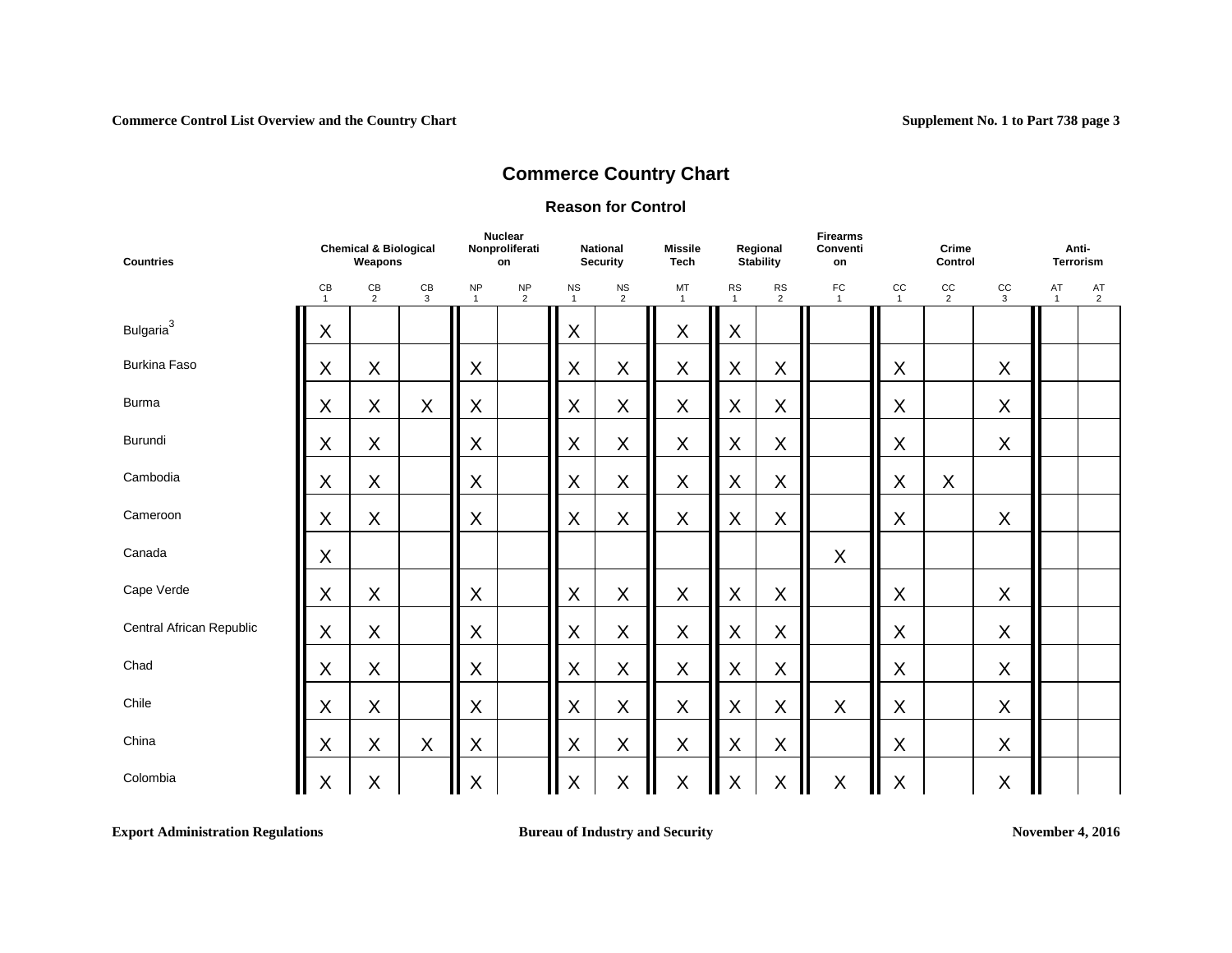#### **Reason for Control**

| <b>Countries</b>                                     | <b>Chemical &amp; Biological</b><br>Weapons<br>CB<br>CB<br>CB<br>$\overline{2}$<br>3<br>$\mathbf{1}$ |   |  |                           | <b>Nuclear</b><br>Nonproliferati<br>on |                           | <b>National</b><br><b>Security</b> | <b>Missile</b><br><b>Tech</b> |                           | Regional<br>Stability       | <b>Firearms</b><br>Conventi<br>on                                                                                      |                    | Crime<br>Control              |                  | Anti-<br><b>Terrorism</b> |                      |
|------------------------------------------------------|------------------------------------------------------------------------------------------------------|---|--|---------------------------|----------------------------------------|---------------------------|------------------------------------|-------------------------------|---------------------------|-----------------------------|------------------------------------------------------------------------------------------------------------------------|--------------------|-------------------------------|------------------|---------------------------|----------------------|
|                                                      |                                                                                                      |   |  | <b>NP</b><br>$\mathbf{1}$ | <b>NP</b><br>$\overline{2}$            | <b>NS</b><br>$\mathbf{1}$ | $\frac{NS}{2}$                     | MT<br>$\mathbf{1}$            | <b>RS</b><br>$\mathbf{1}$ | <b>RS</b><br>$\overline{2}$ | FC<br>$\mathbf{1}$                                                                                                     | CC<br>$\mathbf{1}$ | $_{\rm CC}$<br>$\overline{2}$ | $_{\rm CC}$<br>3 | AT<br>$\mathbf{1}$        | AT<br>$\overline{2}$ |
| Comoros                                              | X                                                                                                    | X |  | X                         |                                        | X                         | X                                  | X                             | X                         | $\sf X$                     |                                                                                                                        | X                  |                               | X                |                           |                      |
| Congo (Democratic Republic<br>of the) $\overline{ }$ | X                                                                                                    | X |  | X                         |                                        | X                         | X                                  | X                             | $\sf X$                   | X                           |                                                                                                                        | X                  |                               | $\sf X$          |                           |                      |
| Congo (Republic of the)                              | X                                                                                                    | X |  | X                         |                                        | X                         | $\sf X$                            | $\mathsf X$                   | $\sf X$                   | $\sf X$                     |                                                                                                                        | X                  |                               | $\mathsf X$      |                           |                      |
| Costa Rica                                           | X                                                                                                    | X |  | X                         |                                        | X                         | X                                  | $\mathsf X$                   | $\mathsf X$               | $\sf X$                     | $\mathsf X$                                                                                                            | X                  |                               | $\sf X$          |                           |                      |
| Cote d'Ivoire                                        | X                                                                                                    | X |  | X                         |                                        | X                         | X                                  | X                             | X                         | $\sf X$                     |                                                                                                                        | X                  |                               | $\sf X$          |                           |                      |
| $C$ roatia $3$                                       | X                                                                                                    |   |  |                           |                                        | X                         |                                    | $\sf X$                       | $\sf X$                   |                             |                                                                                                                        |                    |                               |                  |                           |                      |
| Cuba                                                 |                                                                                                      |   |  |                           |                                        |                           |                                    |                               |                           |                             | See part 746 of the EAR to determine whether a license is required in order to export or reexport to this destination. |                    |                               |                  |                           |                      |
| Curaçao                                              | X                                                                                                    | X |  | X                         |                                        | X                         | X                                  | X                             | X                         | X                           |                                                                                                                        | X                  |                               | X                |                           |                      |
| $C$ yprus $^{2,3,4}$                                 | X                                                                                                    |   |  |                           |                                        | X                         | X                                  | X                             | X                         | X                           |                                                                                                                        | X                  |                               | $\sf X$          |                           |                      |
| Czech Republic <sup>3</sup>                          | X                                                                                                    |   |  |                           |                                        | X                         |                                    | X                             | X                         |                             |                                                                                                                        |                    |                               |                  |                           |                      |
| Denmark $^3$                                         | X                                                                                                    |   |  |                           |                                        | Χ                         |                                    | X                             | X                         |                             |                                                                                                                        |                    |                               |                  |                           |                      |
| Djibouti                                             | X                                                                                                    | X |  | X                         |                                        | X                         | X                                  | X                             | $\sf X$                   | $\sf X$                     |                                                                                                                        | X                  |                               | $\sf X$          |                           |                      |
| Dominica                                             | X                                                                                                    | X |  | X                         |                                        | X                         | X                                  | $\mathsf X$                   | $\sf X$                   | X<br>Ш                      | $\sf X$                                                                                                                | $\sf X$            |                               | $\sf X$          |                           |                      |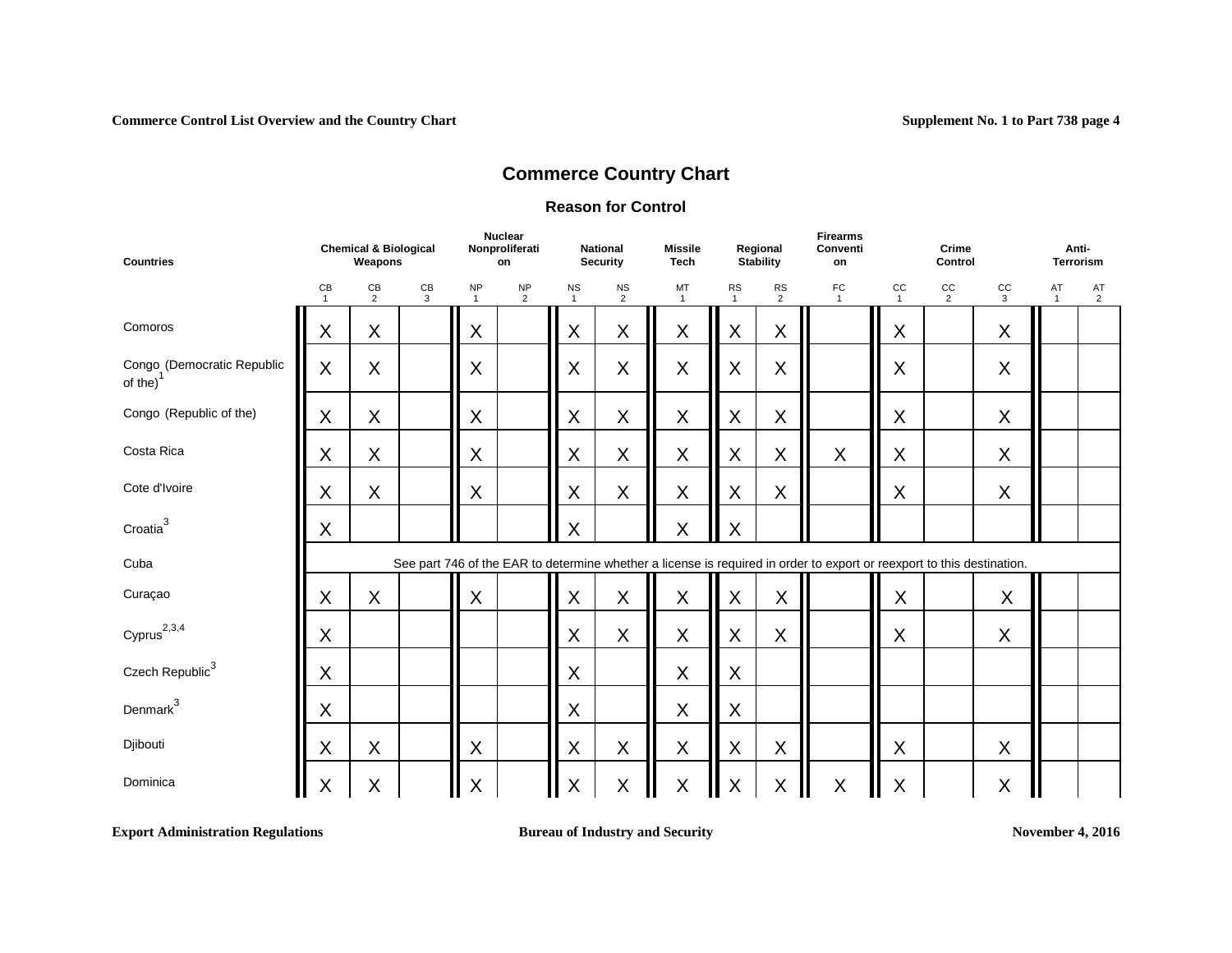#### **Reason for Control**

| <b>Countries</b>         | <b>Chemical &amp; Biological</b><br>Weapons<br>$\mathsf{CB}$<br>CB<br>$\frac{CB}{2}$<br>$\mathbf{3}$<br>$\mathbf{1}$ |             |                             |                            | <b>Nuclear</b><br>Nonproliferati<br>on |                | <b>National</b><br><b>Security</b> | <b>Missile</b><br><b>Tech</b> |                | Regional<br><b>Stability</b> | <b>Firearms</b><br>Conventi<br>on |                      | Crime<br>Control |                    | Anti-<br>Terrorism   |  |
|--------------------------|----------------------------------------------------------------------------------------------------------------------|-------------|-----------------------------|----------------------------|----------------------------------------|----------------|------------------------------------|-------------------------------|----------------|------------------------------|-----------------------------------|----------------------|------------------|--------------------|----------------------|--|
|                          | $\mathsf X$<br>X                                                                                                     |             | <b>NP</b><br>$\overline{1}$ | $\sf NP$<br>$\overline{2}$ | <b>NS</b><br>$\mathbf{1}$              | $\frac{NS}{2}$ | MT<br>$\mathbf{1}$                 | RS<br>$\mathbf{1}$            | $\frac{RS}{2}$ | FC<br>$\mathbf{1}$           | CC<br>$\mathbf{1}$                | cc<br>$\overline{2}$ | $rac{CC}{3}$     | AT<br>$\mathbf{1}$ | AT<br>$\overline{2}$ |  |
| Dominican Republic       |                                                                                                                      |             |                             | X                          |                                        | $\mathsf X$    | X                                  | $\mathsf X$                   | $\mathsf X$    | X                            | X                                 | X                    |                  | X                  |                      |  |
| Ecuador                  | X                                                                                                                    | X           |                             | X                          |                                        | X              | $\sf X$                            | $\mathsf X$                   | $\mathsf X$    | X                            | X                                 | X                    |                  | X                  |                      |  |
| Egypt                    | X                                                                                                                    | X           | $\sf X$                     | X                          |                                        | X              | $\mathsf X$                        | $\mathsf X$                   | $\mathsf X$    | $\sf X$                      |                                   | $\mathsf X$          |                  | X                  |                      |  |
| El Salvador              | X                                                                                                                    | X           |                             | X                          |                                        | X              | $\mathsf X$                        | $\mathsf X$                   | $\mathsf X$    | X                            | X                                 | X                    |                  | X                  |                      |  |
| <b>Equatorial Guinea</b> | X                                                                                                                    | X           |                             | X                          |                                        | X              | $\mathsf X$                        | $\mathsf X$                   | $\mathsf X$    | $\sf X$                      |                                   | $\mathsf X$          |                  | X                  |                      |  |
| Eritrea <sup>1</sup>     | X                                                                                                                    | X           |                             | X                          |                                        | X              | $\sf X$                            | $\sf X$                       | $\sf X$        | $\sf X$                      |                                   | X                    |                  | X                  |                      |  |
| Estonia <sup>3</sup>     | X                                                                                                                    |             |                             |                            |                                        | X              |                                    | $\sf X$                       | X              |                              |                                   |                      |                  |                    |                      |  |
| Ethiopia                 | $\sf X$                                                                                                              | X           |                             | X                          |                                        | X              | X                                  | $\sf X$                       | $\sf X$        | $\sf X$                      |                                   | X                    |                  | X                  |                      |  |
| Fiji                     | X                                                                                                                    | X           |                             | $\sf X$                    |                                        | X              | $\mathsf X$                        | $\mathsf X$                   | $\mathsf X$    | $\sf X$                      |                                   | X                    | X                | X                  |                      |  |
| $Finland^{3,4}$          | X                                                                                                                    |             |                             |                            |                                        | X              |                                    | $\mathsf X$                   | X              |                              |                                   | X                    |                  | X                  |                      |  |
| France <sup>3</sup>      | X                                                                                                                    |             |                             |                            |                                        | X              |                                    | X                             | X              |                              |                                   |                      |                  |                    |                      |  |
| Gabon                    | $\sf X$                                                                                                              | X           |                             | $\mathsf X$                |                                        | X              | $\mathsf X$                        | $\sf X$                       | $\sf X$        | $\sf X$                      |                                   | X                    |                  | X                  |                      |  |
| Gambia, The              | $\pmb{\times}$                                                                                                       | $\mathsf X$ |                             | X                          |                                        | $\mathsf X$    | $\mathsf X$                        | $\sf X$<br>Ш                  | $\mathsf X$    | $\sf X$                      |                                   | $\sf X$              |                  | $\mathsf X$        |                      |  |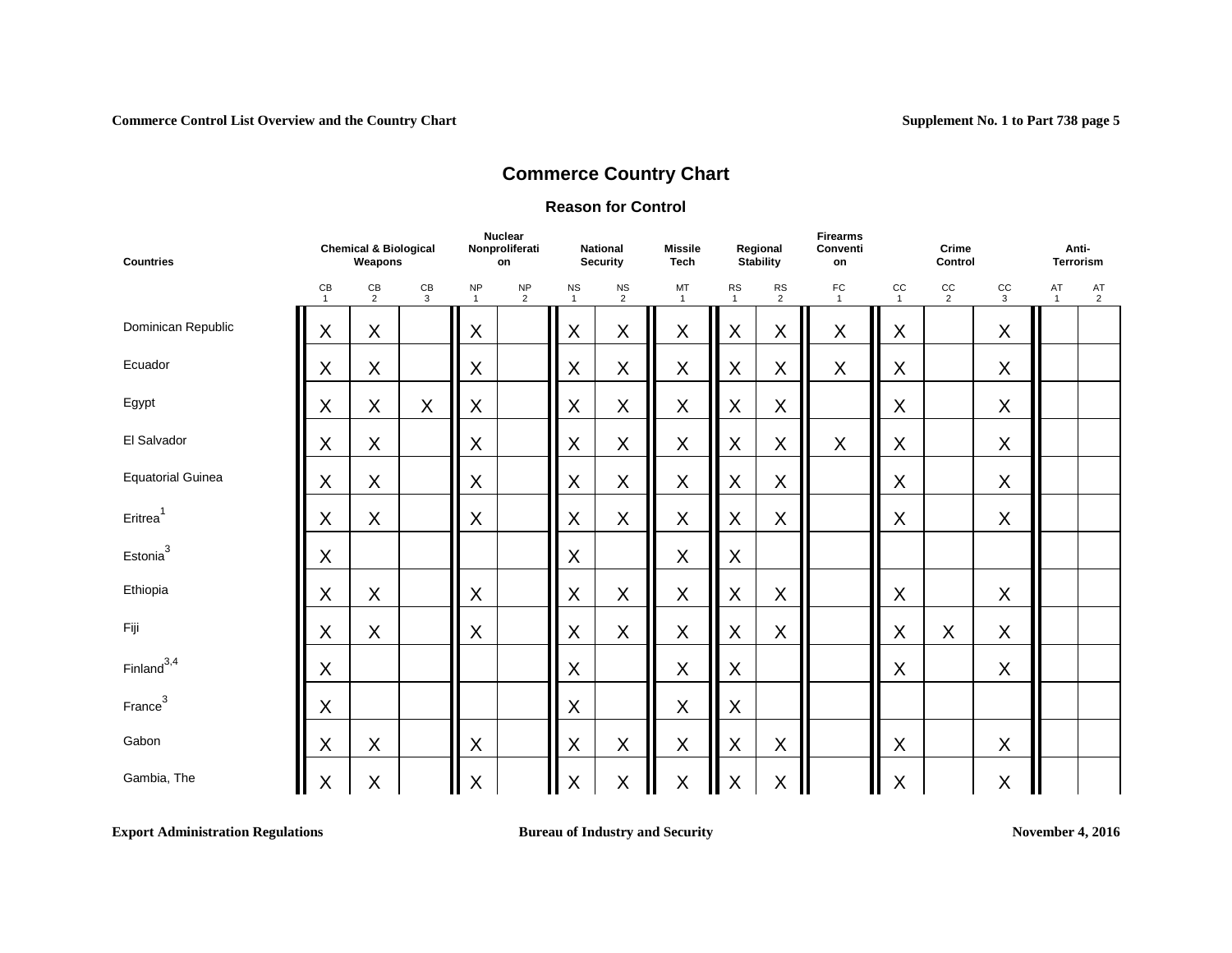#### **Reason for Control**

| <b>Countries</b>     | <b>Chemical &amp; Biological</b><br>Weapons<br>$\mathsf{CB}$<br>$rac{CB}{3}$<br>$\frac{CB}{2}$<br>$\overline{1}$ |         |   |                            | <b>Nuclear</b><br>Nonproliferati<br>on |                           | <b>National</b><br><b>Security</b> | <b>Missile</b><br><b>Tech</b> |                            | Regional<br>Stability | <b>Firearms</b><br>Conventi<br>on |                      | Crime<br>Control |              | Anti-<br><b>Terrorism</b> |             |
|----------------------|------------------------------------------------------------------------------------------------------------------|---------|---|----------------------------|----------------------------------------|---------------------------|------------------------------------|-------------------------------|----------------------------|-----------------------|-----------------------------------|----------------------|------------------|--------------|---------------------------|-------------|
|                      |                                                                                                                  |         |   | $\sf NP$<br>$\overline{1}$ | NP<br>$\overline{2}$                   | <b>NS</b><br>$\mathbf{1}$ | $\frac{NS}{2}$                     | MT<br>$\overline{1}$          | ${\sf RS}$<br>$\mathbf{1}$ | $\frac{RS}{2}$        | F <sub>1</sub>                    | cc<br>$\overline{1}$ | $rac{CC}{2}$     | $rac{CC}{3}$ | AT<br>$\mathbf{1}$        | $^{AT}_{2}$ |
| Georgia              | X                                                                                                                | X       | X | X                          |                                        | X                         | X                                  | X                             | $\mathsf X$                | $\sf X$               |                                   | X                    | $\sf X$          |              |                           |             |
| Germany <sup>3</sup> | $\sf X$                                                                                                          |         |   |                            |                                        | $\mathsf X$               |                                    | X                             | X                          |                       |                                   |                      |                  |              |                           |             |
| Ghana                | $\sf X$                                                                                                          | X       |   | X                          |                                        | $\mathsf X$               | X                                  | $\mathsf X$                   | $\mathsf X$                | $\sf X$               |                                   | X                    |                  | $\sf X$      |                           |             |
| Greece <sup>3</sup>  | X                                                                                                                |         |   |                            |                                        | X                         |                                    | X                             | X                          |                       |                                   |                      |                  |              |                           |             |
| Grenada              | $\sf X$                                                                                                          | X       |   | X                          |                                        | X                         | X                                  | $\mathsf X$                   | X                          | X                     | X                                 | X                    |                  | $\mathsf X$  |                           |             |
| Guatemala            | $\sf X$                                                                                                          | $\sf X$ |   | X                          |                                        | $\mathsf X$               | X                                  | X                             | $\sf X$                    | $\sf X$               | $\boldsymbol{\mathsf{X}}$         | X                    |                  | $\sf X$      |                           |             |
| Guinea               | $\sf X$                                                                                                          | X       |   | X                          |                                        | $\mathsf X$               | X                                  | $\mathsf X$                   | $\mathsf X$                | $\sf X$               |                                   | X                    |                  | $\mathsf X$  |                           |             |
| Guinea-Bissau        | X                                                                                                                | X       |   | X                          |                                        | $\mathsf X$               | X                                  | X                             | $\sf X$                    | $\sf X$               |                                   | X                    |                  | $\sf X$      |                           |             |
| Guyana               | $\sf X$                                                                                                          | $\sf X$ |   | Χ                          |                                        | $\mathsf X$               | X                                  | $\mathsf X$                   | $\mathsf X$                | $\sf X$               | X                                 | X                    |                  | $\sf X$      |                           |             |
| Haiti                | $\sf X$                                                                                                          | $\sf X$ |   | X                          |                                        | $\mathsf X$               | X                                  | X                             | $\mathsf X$                | $\sf X$               | X                                 | X                    |                  | $\mathsf X$  |                           |             |
| Honduras             | X                                                                                                                | X       |   | X                          |                                        | $\mathsf X$               | X                                  | $\mathsf X$                   | $\mathsf X$                | $\pmb{\times}$        | X                                 | X                    |                  | $\mathsf X$  |                           |             |
| Hong Kong            | X                                                                                                                | X       |   | X                          |                                        | $\mathsf X$               | $\mathsf X$                        | $\mathsf X$                   | $\mathsf X$                | $\sf X$               |                                   | X                    |                  | $\sf X$      |                           |             |
| Hungary <sup>3</sup> | $\pmb{\mathsf{X}}$                                                                                               |         |   |                            |                                        | $\mathsf X$               |                                    | $\mathsf X$                   | $\mathsf X$                |                       |                                   |                      |                  |              |                           |             |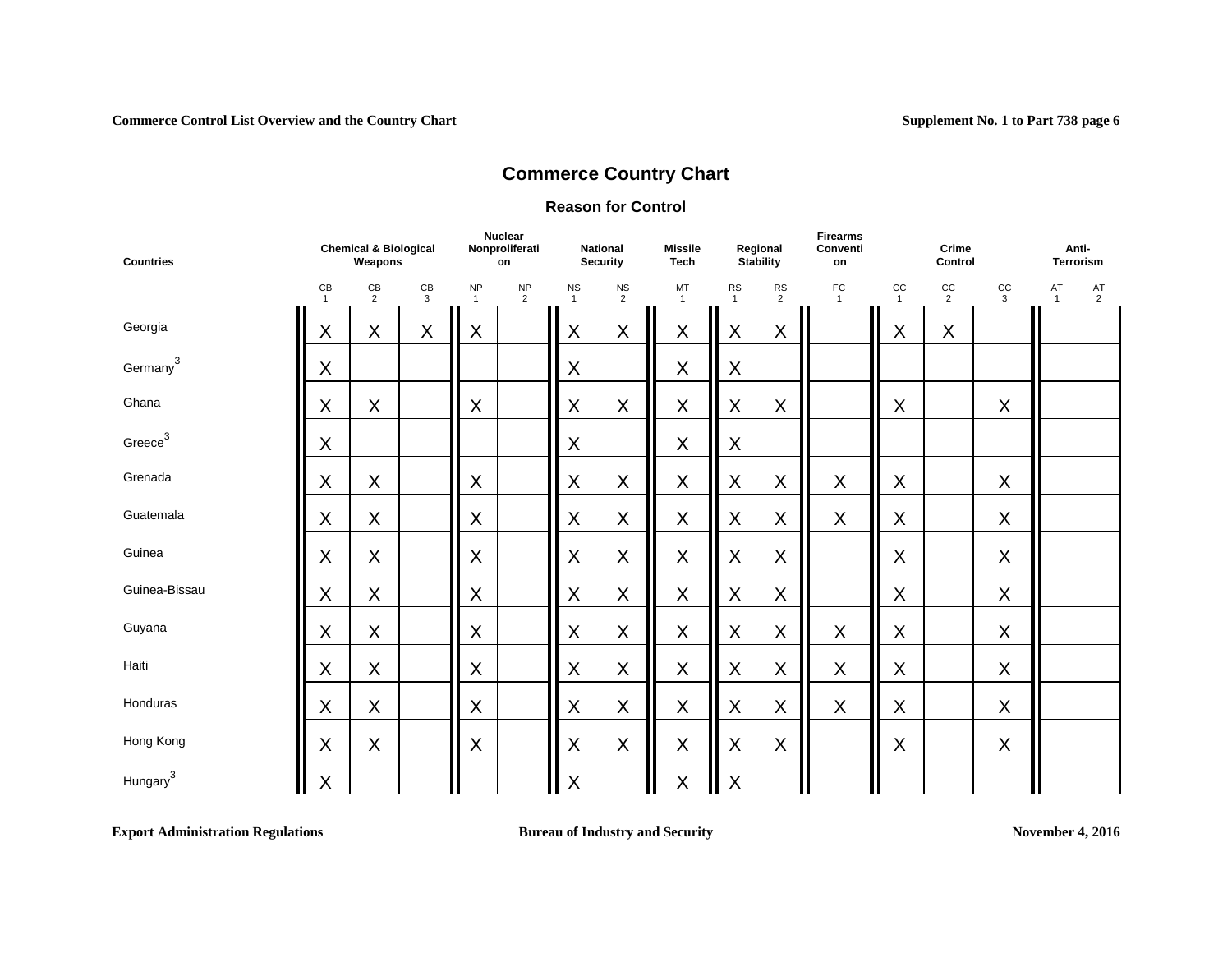### **Reason for Control**

| <b>Countries</b>     | <b>Chemical &amp; Biological</b><br>Weapons<br>CB<br>CB<br>CB<br>$\mathbf{3}$<br>2<br>$\mathbf{1}$ |         |   |                             | <b>Nuclear</b><br>Nonproliferati<br>on |                           | <b>National</b><br><b>Security</b> | <b>Missile</b><br><b>Tech</b> |                           | Regional<br><b>Stability</b> | <b>Firearms</b><br>Conventi<br>on                                                                                      |                    | Crime<br>Control     |                    | Anti-<br><b>Terrorism</b> |                      |
|----------------------|----------------------------------------------------------------------------------------------------|---------|---|-----------------------------|----------------------------------------|---------------------------|------------------------------------|-------------------------------|---------------------------|------------------------------|------------------------------------------------------------------------------------------------------------------------|--------------------|----------------------|--------------------|---------------------------|----------------------|
|                      | X<br>$\sf X$<br>X                                                                                  |         |   | <b>NP</b><br>$\overline{1}$ | <b>NP</b><br>$\overline{2}$            | <b>NS</b><br>$\mathbf{1}$ | <b>NS</b><br>$\overline{2}$        | MT<br>$\overline{1}$          | <b>RS</b><br>$\mathbf{1}$ | <b>RS</b><br>$\overline{2}$  | FC<br>$\overline{1}$                                                                                                   | CC<br>$\mathbf{1}$ | cc<br>$\overline{2}$ | cc<br>$\mathbf{3}$ | AT<br>$\mathbf{1}$        | AT<br>$\overline{2}$ |
| Iceland <sup>3</sup> |                                                                                                    |         |   |                             |                                        | X                         |                                    | $\mathsf X$                   | X                         |                              |                                                                                                                        |                    |                      |                    |                           |                      |
| India $7$            |                                                                                                    |         |   | X                           |                                        | X                         | X                                  | $\mathsf X$                   | X                         |                              |                                                                                                                        |                    |                      |                    |                           |                      |
| Indonesia            | X                                                                                                  | $\sf X$ |   | X                           |                                        | X                         | X                                  | X                             | $\sf X$                   | $\sf X$                      |                                                                                                                        | X                  |                      | X                  |                           |                      |
| $\text{Iran}^1$      |                                                                                                    |         |   |                             |                                        |                           |                                    |                               |                           |                              | See part 746 of the EAR to determine whether a license is required in order to export or reexport to this destination. |                    |                      |                    |                           |                      |
| $\text{Iraq}^1$      | X                                                                                                  | X       | X | X                           | $\mathsf X$                            | X                         | $\sf X$                            | $\mathsf X$                   | X                         | $\mathsf X$                  |                                                                                                                        | X                  | X                    |                    |                           |                      |
| $I$ reland $^{3,4}$  | X                                                                                                  |         |   |                             |                                        | X                         |                                    | X                             | X                         |                              |                                                                                                                        | X                  |                      | X                  |                           |                      |
| Israel               | X                                                                                                  | $\sf X$ | X | X                           | $\pmb{\times}$                         | X                         | $\sf X$                            | $\mathsf X$                   | X                         | $\sf X$                      |                                                                                                                        | $\sf X$            |                      | X                  |                           |                      |
| Italy $3$            | X                                                                                                  |         |   |                             |                                        | X                         |                                    | X                             | X                         |                              |                                                                                                                        |                    |                      |                    |                           |                      |
| Jamaica              | X                                                                                                  | $\sf X$ |   | $\sf X$                     |                                        | X                         | $\sf X$                            | $\mathsf X$                   | X                         | $\sf X$                      | X                                                                                                                      | X                  |                      | X                  |                           |                      |
| Japan <sup>3</sup>   | X                                                                                                  |         |   |                             |                                        | X                         |                                    | X                             | X                         |                              |                                                                                                                        |                    |                      |                    |                           |                      |
| Jordan               | X                                                                                                  | $\sf X$ | X | X                           |                                        | X                         | $\sf X$                            | $\sf X$                       | $\mathsf X$               | $\sf X$                      |                                                                                                                        | $\mathsf{X}$       |                      | X                  |                           |                      |
| Kazakhstan           | X                                                                                                  | X       | X |                             |                                        | $\mathsf X$               | $\sf X$                            | $\sf X$                       | $\mathsf X$               | $\sf X$                      |                                                                                                                        | X                  | X                    |                    |                           |                      |
| Kenya                | $\mathsf X$                                                                                        | $\sf X$ |   | $\sf X$                     |                                        | X                         | $\mathsf X$                        | $\sf X$<br>Ш                  | X                         | $\sf X$                      |                                                                                                                        | $\sf X$            |                      | $\mathsf X$        |                           |                      |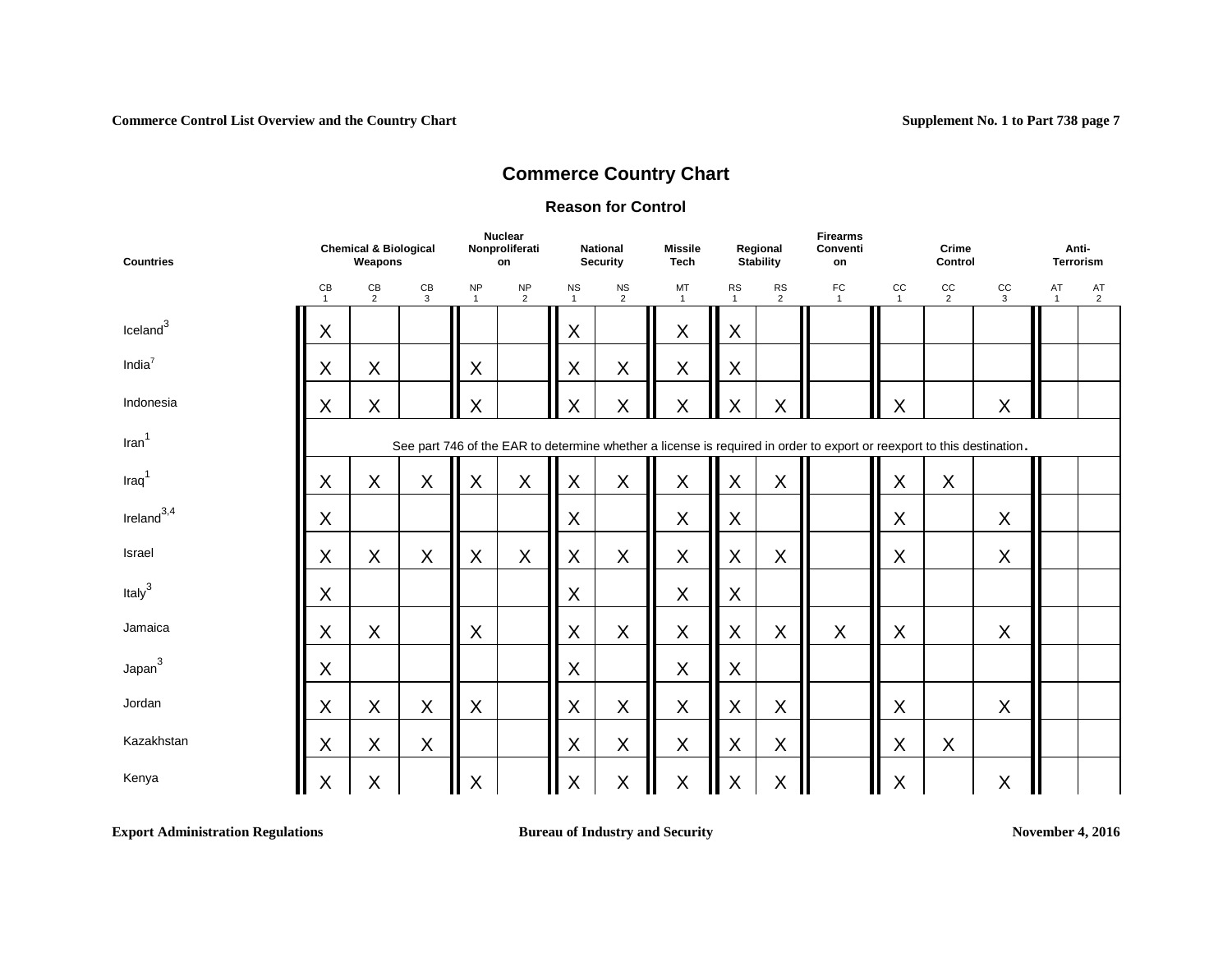#### **Reason for Control**

| <b>Countries</b>            | <b>Chemical &amp; Biological</b><br>Weapons<br>$\mathsf{CB}$<br>CB<br>CB<br>2<br>3<br>$\overline{1}$ |   |   | <b>Nuclear</b><br>Nonproliferati<br>on |                             | <b>National</b><br><b>Security</b> | <b>Missile</b><br><b>Tech</b> |                    | Regional<br>Stability     | <b>Firearms</b><br>Conventi<br>on |                                                                                                                                         | Crime<br>Control            |                      | Anti-<br><b>Terrorism</b> |                      |                      |
|-----------------------------|------------------------------------------------------------------------------------------------------|---|---|----------------------------------------|-----------------------------|------------------------------------|-------------------------------|--------------------|---------------------------|-----------------------------------|-----------------------------------------------------------------------------------------------------------------------------------------|-----------------------------|----------------------|---------------------------|----------------------|----------------------|
|                             |                                                                                                      |   |   | <b>NP</b><br>$\overline{1}$            | <b>NP</b><br>$\overline{2}$ | <b>NS</b><br>$\mathbf{1}$          | $_{\rm NS}$<br>$\overline{2}$ | MT<br>$\mathbf{1}$ | <b>RS</b><br>$\mathbf{1}$ | <b>RS</b><br>$\overline{2}$       | ${\sf FC}$                                                                                                                              | $_{\rm CC}$<br>$\mathbf{1}$ | cc<br>$\overline{2}$ | $_{\rm CC}$<br>3          | AT<br>$\overline{1}$ | AT<br>$\overline{2}$ |
| Kiribati                    | X                                                                                                    | X |   | X                                      |                             | X                                  | $\mathsf X$                   | X                  | Χ                         | X                                 |                                                                                                                                         | X                           |                      | X                         |                      |                      |
| Korea, North <sup>1</sup>   |                                                                                                      |   |   |                                        |                             |                                    |                               |                    |                           |                                   | See Sections 742.19 and 746.4 of the EAR to determine whether a license is required in order to export or reexport to this destination. |                             |                      |                           |                      |                      |
| Korea, South <sup>3,4</sup> | X                                                                                                    |   |   |                                        |                             | X                                  |                               | X                  | X                         |                                   |                                                                                                                                         | X                           |                      | X                         |                      |                      |
| Kosovo                      | $\sf X$                                                                                              | X |   | X                                      |                             | X                                  | X                             | $\sf X$            | X                         | X                                 |                                                                                                                                         | X                           | X                    | X                         |                      |                      |
| Kuwait                      | X                                                                                                    | X | X | X                                      |                             | X                                  | X                             | $\mathsf X$        | X                         | X                                 |                                                                                                                                         | X                           |                      | X                         |                      |                      |
| Kyrgyzstan                  | $\sf X$                                                                                              | X | X | X                                      |                             | X                                  | X                             | $\pmb{\mathsf{X}}$ | X                         | X                                 |                                                                                                                                         | $\sf X$                     | X                    |                           |                      |                      |
| Laos                        | $\sf X$                                                                                              | X |   | X                                      |                             | X                                  | X                             | $\mathsf X$        | X                         | X                                 |                                                                                                                                         | X                           | X                    |                           |                      |                      |
| Latvia $3$                  | $\sf X$                                                                                              |   |   |                                        |                             | X                                  |                               | $\sf X$            | $\mathsf X$               |                                   |                                                                                                                                         |                             |                      |                           |                      |                      |
| Lebanon <sup>1</sup>        | $\sf X$                                                                                              | X | X | X                                      |                             | X                                  | X                             | $\mathsf X$        | $\sf X$                   | X                                 |                                                                                                                                         | X                           |                      | X                         |                      |                      |
| Lesotho                     | $\sf X$                                                                                              | X |   | X                                      |                             | X                                  | X                             | $\mathsf X$        | $\mathsf X$               | X                                 |                                                                                                                                         | X                           |                      | X                         |                      |                      |
| Liberia                     | X                                                                                                    | X |   | X                                      |                             | X                                  | X                             | $\sf X$            | $\sf X$                   | X                                 |                                                                                                                                         | X                           |                      | X                         |                      |                      |
| Libya <sup>1</sup>          | $\sf X$                                                                                              | X | X | X                                      | X                           | X                                  | X                             | $\sf X$            | $\mathsf{X}$              | X                                 |                                                                                                                                         | $\sf X$                     |                      | X                         |                      |                      |
| Liechtenstein <sup>5</sup>  | $\sf X$                                                                                              |   |   |                                        |                             | X                                  |                               | $\sf X$            | X                         |                                   |                                                                                                                                         | X                           |                      | X                         |                      |                      |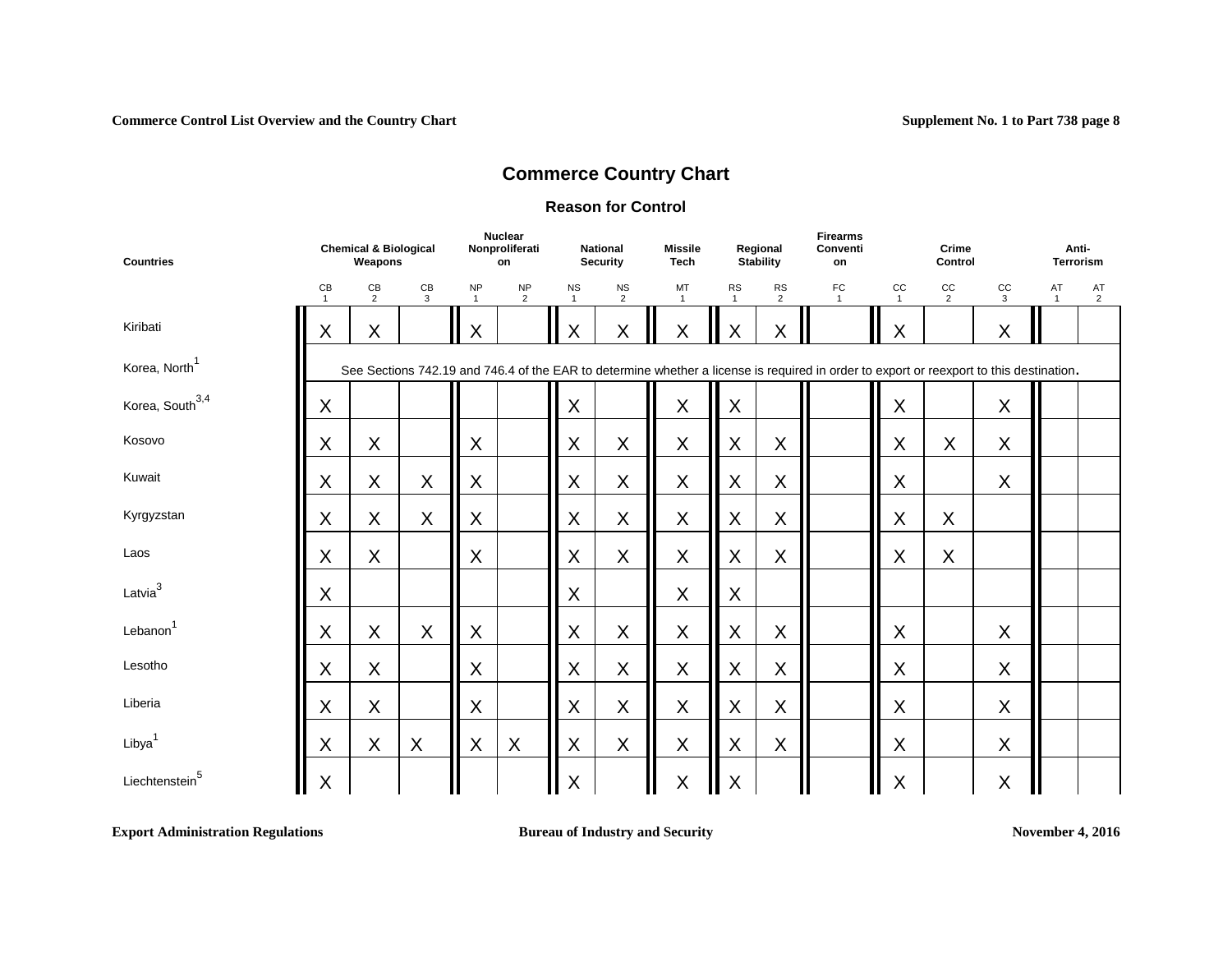#### **Reason for Control**

| <b>Countries</b>                                   | <b>Chemical &amp; Biological</b><br>Weapons<br>CB<br>CB<br>CB<br>$\overline{2}$<br>3<br>$\mathbf{1}$ |         |   | <b>Nuclear</b><br>Nonproliferati<br>on |                             | <b>National</b><br><b>Security</b> | <b>Missile</b><br><b>Tech</b> |                    | Regional<br><b>Stability</b> | <b>Firearms</b><br>Conventi<br>on |                    | Crime<br>Control   |                      | Anti-<br><b>Terrorism</b> |                    |                      |
|----------------------------------------------------|------------------------------------------------------------------------------------------------------|---------|---|----------------------------------------|-----------------------------|------------------------------------|-------------------------------|--------------------|------------------------------|-----------------------------------|--------------------|--------------------|----------------------|---------------------------|--------------------|----------------------|
|                                                    |                                                                                                      |         |   | <b>NP</b><br>$\mathbf{1}$              | <b>NP</b><br>$\overline{2}$ | <b>NS</b><br>$\mathbf{1}$          | <b>NS</b><br>$\overline{2}$   | MT<br>$\mathbf{1}$ | <b>RS</b><br>$\mathbf{1}$    | <b>RS</b><br>$\overline{2}$       | FC<br>$\mathbf{1}$ | cc<br>$\mathbf{1}$ | cc<br>$\overline{2}$ | cc<br>$\mathbf{3}$        | AT<br>$\mathbf{1}$ | AT<br>$\overline{2}$ |
| Lithuania <sup>3</sup>                             | X                                                                                                    |         |   |                                        |                             | X                                  |                               | $\sf X$            | $\sf X$                      |                                   |                    |                    |                      |                           |                    |                      |
| $\label{eq:example} {\small\textsf{Luxembourg}}^3$ | X                                                                                                    |         |   |                                        |                             | X                                  |                               | $\mathsf X$        | X                            |                                   |                    |                    |                      |                           |                    |                      |
| Macau                                              | $\sf X$                                                                                              | X       | X | X                                      |                             | X                                  | $\sf X$                       | X                  | $\sf X$                      | X                                 |                    | X                  |                      | X                         |                    |                      |
| Macedonia (The Former<br>Yugoslav Republic of)     | X                                                                                                    | X       |   | X                                      |                             | X                                  | $\mathsf X$                   | $\mathsf X$        | X                            | $\sf X$                           |                    | X                  |                      | X                         |                    |                      |
| Madagascar                                         | X                                                                                                    | X       |   | X                                      |                             | X                                  | $\mathsf X$                   | $\mathsf X$        | X                            | $\sf X$                           |                    | X                  |                      | X                         |                    |                      |
| Malawi                                             | X                                                                                                    | X       |   | $\sf X$                                |                             | X                                  | $\sf X$                       | $\mathsf X$        | $\sf X$                      | X                                 |                    | X                  |                      | X                         |                    |                      |
| Malaysia                                           | $\mathsf X$                                                                                          | X       |   | X                                      |                             | X                                  | $\mathsf X$                   | $\mathsf X$        | $\mathsf X$                  | X                                 |                    | X                  |                      | X                         |                    |                      |
| Maldives                                           | X                                                                                                    | X       |   | $\sf X$                                |                             | X                                  | X                             | X                  | $\sf X$                      | X                                 |                    | X                  |                      | X                         |                    |                      |
| Mali                                               | $\sf X$                                                                                              | X       |   | X                                      |                             | X                                  | $\sf X$                       | $\mathsf X$        | $\mathsf X$                  | $\sf X$                           |                    | $\mathsf X$        |                      | X                         |                    |                      |
| Malta <sup>2,3,4</sup>                             | $\sf X$                                                                                              |         |   |                                        |                             | X                                  | X                             | $\mathsf X$        | $\mathsf X$                  | X                                 |                    | $\sf X$            |                      | X                         |                    |                      |
| <b>Marshall Islands</b>                            | X                                                                                                    | X       |   | X                                      |                             | X                                  | X                             | X                  | $\mathsf X$                  | $\mathsf X$                       |                    | X                  |                      | X                         |                    |                      |
| Mauritania                                         | X                                                                                                    | X       |   | $\sf X$                                |                             | X                                  | X                             | $\sf X$            | X                            | X                                 |                    | $\sf X$            |                      | X                         |                    |                      |
| <b>Mauritius</b>                                   | $\mathsf X$                                                                                          | $\sf X$ |   | X                                      |                             | X                                  | X                             | $\sf X$<br>Ш       | $\sf X$                      | $\sf X$                           | Ш                  | X                  |                      | X                         |                    |                      |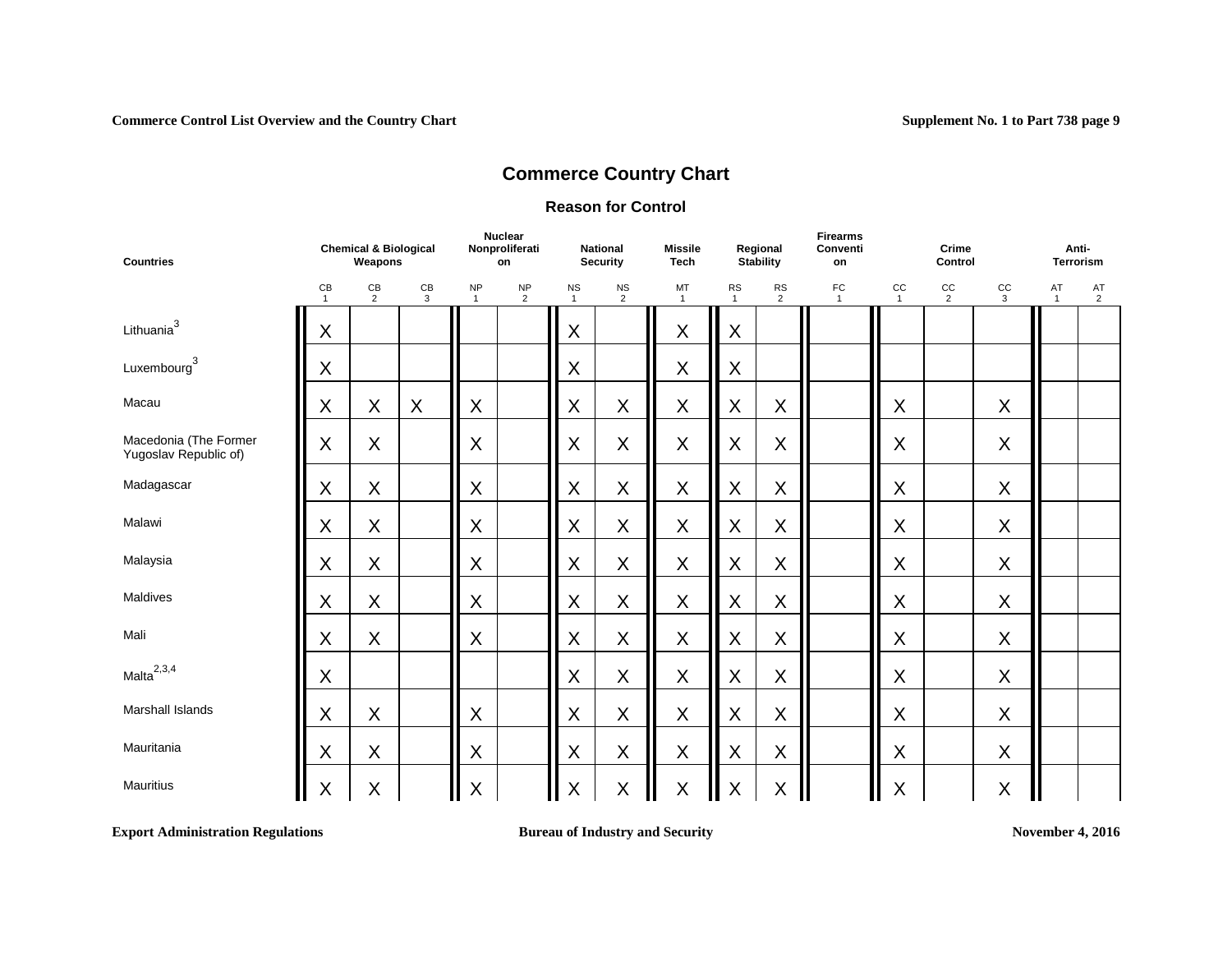### **Reason for Control**

| <b>Countries</b>                    |                                 | <b>Chemical &amp; Biological</b><br>Weapons |                    |                           | <b>Nuclear</b><br>Nonproliferati<br>on |                           | <b>National</b><br><b>Security</b> | <b>Missile</b><br><b>Tech</b> |                           | Regional<br>Stability       | <b>Firearms</b><br>Conventi<br>on |                             | Crime<br>Control     |             | Anti-              | <b>Terrorism</b> |
|-------------------------------------|---------------------------------|---------------------------------------------|--------------------|---------------------------|----------------------------------------|---------------------------|------------------------------------|-------------------------------|---------------------------|-----------------------------|-----------------------------------|-----------------------------|----------------------|-------------|--------------------|------------------|
|                                     | $\mathsf{CB}$<br>$\overline{1}$ | CB<br>$\overline{2}$                        | $\mathsf{CB}$<br>3 | <b>NP</b><br>$\mathbf{1}$ | <b>NP</b><br>2                         | <b>NS</b><br>$\mathbf{1}$ | $\frac{NS}{2}$                     | MT<br>$\mathbf{1}$            | <b>RS</b><br>$\mathbf{1}$ | <b>RS</b><br>$\overline{2}$ | FC<br>$\overline{1}$              | $_{\rm CC}$<br>$\mathbf{1}$ | CC<br>$\overline{2}$ | cc<br>3     | AT<br>$\mathbf{1}$ | $^{AT}_{2}$      |
| Mexico                              | X                               |                                             |                    |                           |                                        | Χ                         |                                    | X                             | X                         |                             | X                                 | X                           |                      | X           |                    |                  |
| Micronesia (Federated States<br>of) | X                               | X                                           |                    | X                         |                                        | X                         | X                                  | X                             | X                         | X                           |                                   | X                           |                      | $\mathsf X$ |                    |                  |
| Moldova                             | X                               | X                                           | $\sf X$            | X                         |                                        | X                         | X                                  | $\sf X$                       | $\mathsf X$               | X                           |                                   | X                           | $\sf X$              |             |                    |                  |
| Monaco                              | X                               | X                                           |                    | X                         |                                        | $\sf X$                   | X                                  | $\sf X$                       | X                         | X                           |                                   | X                           |                      | $\mathsf X$ |                    |                  |
| Mongolia                            | X                               | X                                           | $\sf X$            | X                         |                                        | X                         | X                                  | X                             | X                         | X                           |                                   | X                           | $\sf X$              |             |                    |                  |
| Montenegro                          | X                               | X                                           |                    | X                         |                                        | X                         | X                                  | X                             | X                         | X                           |                                   | $\sf X$                     | $\sf X$              | X           |                    |                  |
| Morocco                             | X                               | X                                           |                    | X                         |                                        | $\sf X$                   | X                                  | X                             | X                         | $\mathsf X$                 |                                   | X                           |                      | $\mathsf X$ |                    |                  |
| Mozambique                          | X                               | X                                           |                    | X                         |                                        | X                         | X                                  | X                             | X                         | X                           |                                   | $\sf X$                     |                      | $\mathsf X$ |                    |                  |
| Namibia                             | X                               | X                                           |                    | X                         |                                        | X                         | X                                  | X                             | X                         | X                           |                                   | X                           |                      | X           |                    |                  |
| Nauru                               | $\sf X$                         | X                                           |                    | X                         |                                        | X                         | X                                  | $\sf X$                       | X                         | $\mathsf X$                 |                                   | X                           |                      | $\mathsf X$ |                    |                  |
| Nepal                               | X                               | X                                           |                    | X                         |                                        | X                         | X                                  | X                             | X                         | X                           |                                   | X                           |                      | X           |                    |                  |
| Netherlands <sup>3</sup>            | $\sf X$                         |                                             |                    |                           |                                        | X                         |                                    | $\sf X$                       | X                         |                             |                                   |                             |                      |             |                    |                  |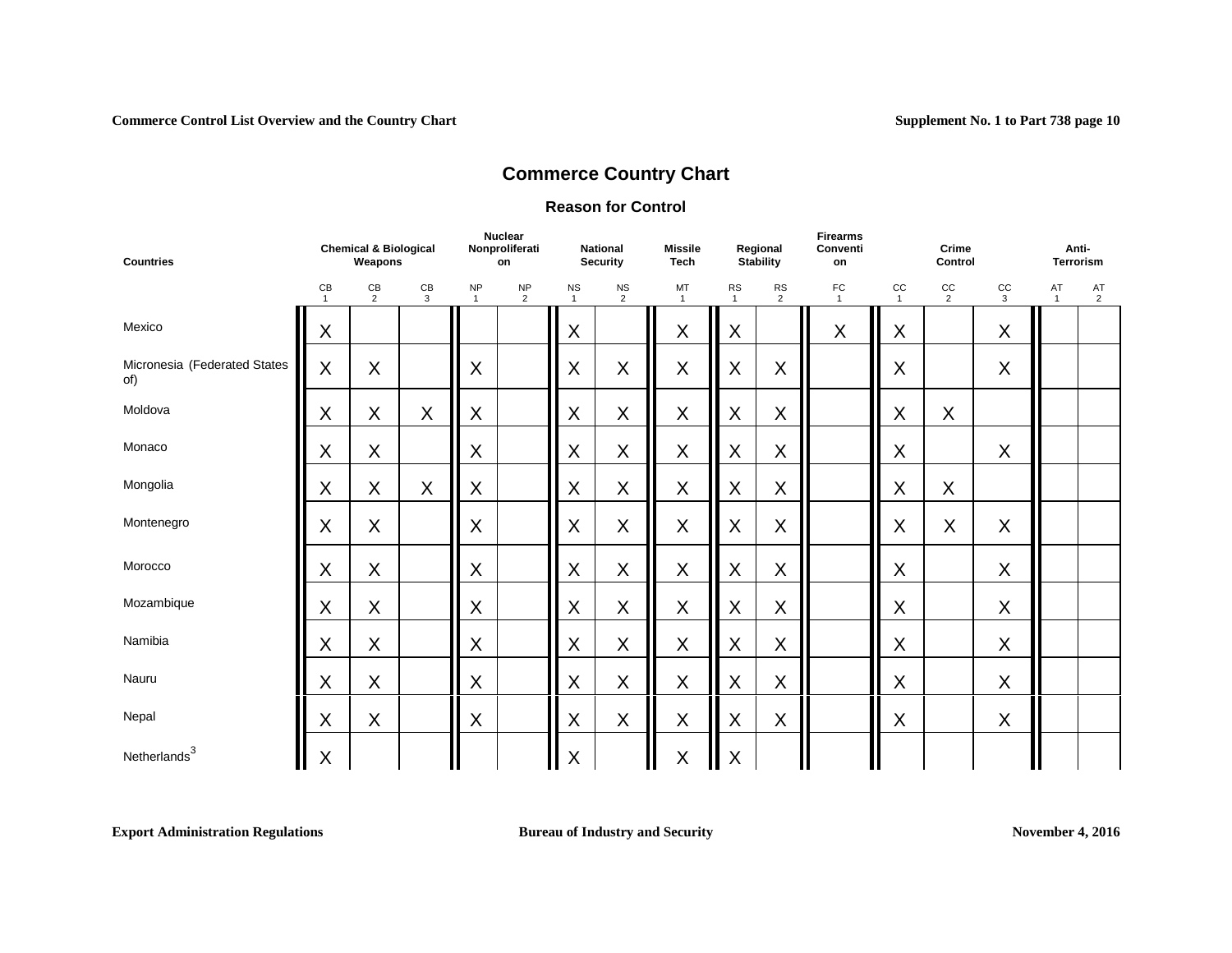#### **Reason for Control**

| <b>Countries</b>         | <b>Chemical &amp; Biological</b><br>Weapons<br>CB<br>CB<br>CB<br>$\overline{2}$<br>3<br>$\mathbf{1}$ |   |         | <b>Nuclear</b><br>Nonproliferati<br>on |                      | <b>National</b><br><b>Security</b> | <b>Missile</b><br>Tech |                    | Regional<br><b>Stability</b> | <b>Firearms</b><br>Conventi<br>on |                      | Crime<br>Control   |                      | Anti-<br>Terrorism |                    |                      |
|--------------------------|------------------------------------------------------------------------------------------------------|---|---------|----------------------------------------|----------------------|------------------------------------|------------------------|--------------------|------------------------------|-----------------------------------|----------------------|--------------------|----------------------|--------------------|--------------------|----------------------|
|                          |                                                                                                      |   |         | <b>NP</b><br>$\mathbf{1}$              | NP<br>$\overline{2}$ | <b>NS</b><br>$\mathbf{1}$          | $\frac{NS}{2}$         | MT<br>$\mathbf{1}$ | <b>RS</b><br>$\mathbf{1}$    | <b>RS</b><br>$\overline{2}$       | FC<br>$\overline{1}$ | cc<br>$\mathbf{1}$ | cc<br>$\overline{2}$ | cc<br>3            | AT<br>$\mathbf{1}$ | AT<br>$\overline{2}$ |
| New Zealand <sup>3</sup> | $\mathsf X$                                                                                          |   |         |                                        |                      | X                                  |                        | $\sf X$            | X                            |                                   |                      |                    |                      |                    |                    |                      |
| Nicaragua                | X                                                                                                    | X |         | X                                      |                      | X                                  | X                      | $\mathsf X$        | X                            | X                                 | X                    | X                  |                      | X                  |                    |                      |
| Niger                    | X                                                                                                    | X |         | X                                      |                      | X                                  | X                      | $\sf X$            | X                            | $\sf X$                           |                      | X                  |                      | X                  |                    |                      |
| Nigeria                  | X                                                                                                    | X |         | X                                      |                      | X                                  | X                      | $\sf X$            | X                            | $\sf X$                           |                      | X                  |                      | X                  |                    |                      |
| Norway <sup>3</sup>      | X                                                                                                    |   |         |                                        |                      | X                                  |                        | $\sf X$            | X                            |                                   |                      |                    |                      |                    |                    |                      |
| Oman                     | $\sf X$                                                                                              | X | X       | X                                      |                      | X                                  | X                      | $\sf X$            | X                            | $\sf X$                           |                      | X                  |                      | X                  |                    |                      |
| Pakistan                 | X                                                                                                    | X | $\sf X$ | X                                      | $\sf X$              | X                                  | X                      | $\sf X$            | $\mathsf{X}$                 | $\sf X$                           |                      | X                  |                      | X                  |                    |                      |
| Palau                    | X                                                                                                    | X |         | X                                      |                      | X                                  | X                      | $\sf X$            | X                            | $\sf X$                           |                      | X                  |                      | X                  |                    |                      |
| Panama                   | X                                                                                                    | X |         | X                                      |                      | X                                  | X                      | $\mathsf X$        | X                            | $\sf X$                           | $\mathsf X$          | X                  |                      | X                  |                    |                      |
| Papua New Guinea         | $\sf X$                                                                                              | X |         | X                                      |                      | X                                  | $\sf X$                | $\sf X$            | X                            | $\sf X$                           |                      | X                  |                      | X                  |                    |                      |
| Paraguay                 | $\mathsf X$                                                                                          | X |         | X                                      |                      | X                                  | X                      | $\sf X$            | X                            | $\sf X$                           | $\mathsf X$          | X                  |                      | X                  |                    |                      |
| Peru                     | X                                                                                                    | X |         | X                                      |                      | X                                  | X                      | $\sf X$            | X                            | $\sf X$                           | X                    | X                  |                      | X                  |                    |                      |
| Philippines              | X                                                                                                    | X |         | $\sf X$                                |                      | X                                  | X                      | $\sf X$<br>Ш       | X<br>╻╻                      | $\sf X$                           |                      | X                  |                      | $\sf X$            |                    |                      |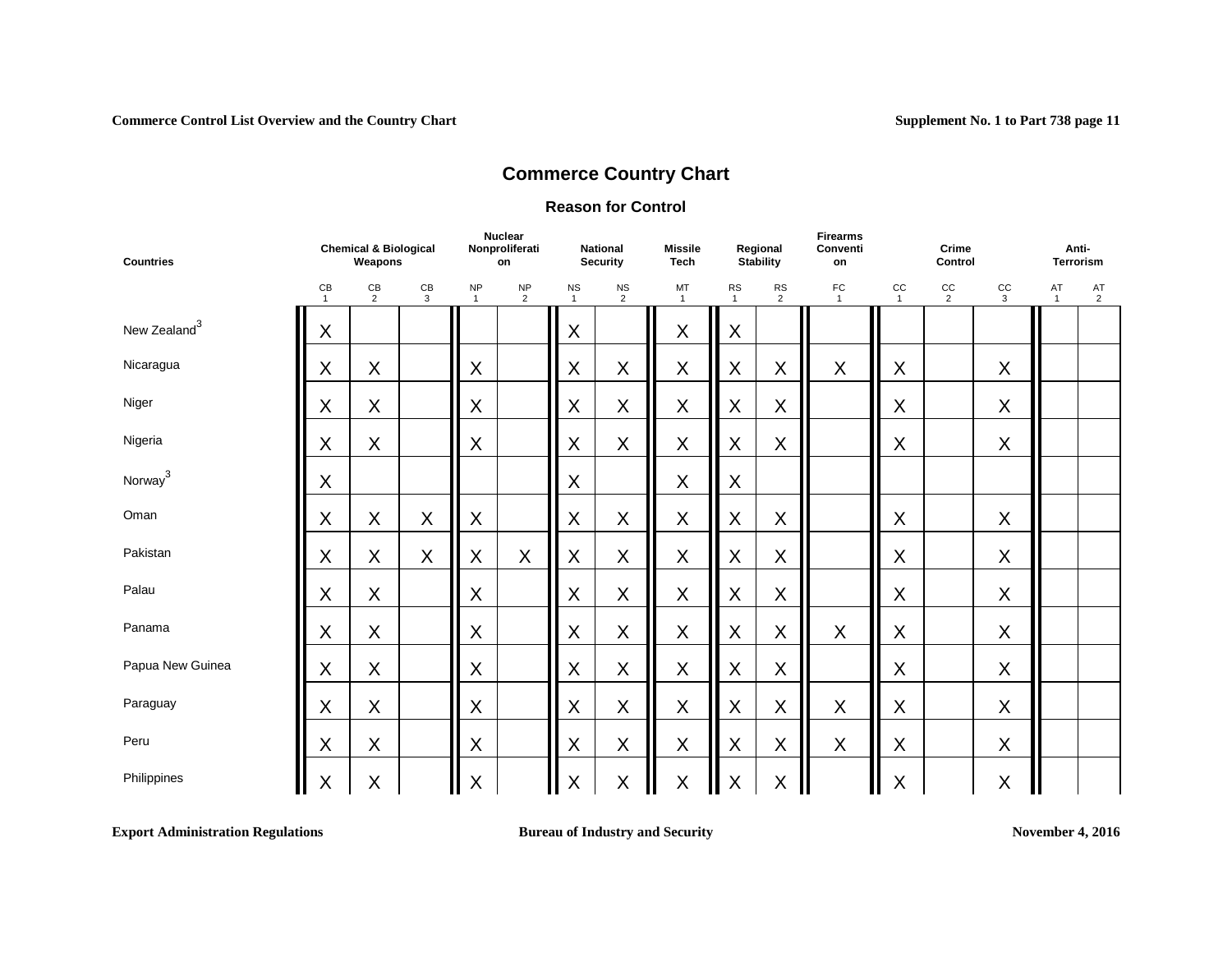#### **Reason for Control**

| <b>Countries</b>                    | <b>Chemical &amp; Biological</b><br>Weapons<br>CB<br>$rac{CB}{3}$<br>$\mathsf{CB}$<br>2<br>$\mathbf{1}$ |   |                             |                             | <b>Nuclear</b><br>Nonproliferati<br>on |                             | <b>National</b><br><b>Security</b> | <b>Missile</b><br><b>Tech</b> |                | Regional<br><b>Stability</b> | <b>Firearms</b><br>Conventi<br>on |                      | Crime<br>Control            |                    | Anti-<br>Terrorism   |  |
|-------------------------------------|---------------------------------------------------------------------------------------------------------|---|-----------------------------|-----------------------------|----------------------------------------|-----------------------------|------------------------------------|-------------------------------|----------------|------------------------------|-----------------------------------|----------------------|-----------------------------|--------------------|----------------------|--|
|                                     | X                                                                                                       |   | <b>NP</b><br>$\overline{1}$ | <b>NP</b><br>$\overline{2}$ | <b>NS</b><br>$\mathbf{1}$              | <b>NS</b><br>$\overline{2}$ | MT<br>$\overline{1}$               | <b>RS</b><br>$\mathbf{1}$     | $\frac{RS}{2}$ | FC<br>$\overline{1}$         | CC<br>$\mathbf{1}$                | cc<br>$\overline{2}$ | $_{\rm CC}$<br>$\mathbf{3}$ | AT<br>$\mathbf{1}$ | AT<br>$\overline{2}$ |  |
| Poland <sup>3</sup>                 |                                                                                                         |   |                             |                             |                                        | $\mathsf X$                 |                                    | $\sf X$                       | X              |                              |                                   |                      |                             |                    |                      |  |
| Portugal <sup>3</sup>               | X                                                                                                       |   |                             |                             |                                        | X                           |                                    | $\mathsf X$                   | X              |                              |                                   |                      |                             |                    |                      |  |
| Qatar                               | $\sf X$                                                                                                 | X | $\boldsymbol{\mathsf{X}}$   | $\mathsf X$                 |                                        | $\mathsf X$                 | $\sf X$                            | $\mathsf X$                   | $\mathsf X$    | $\sf X$                      |                                   | X                    |                             | X                  |                      |  |
| Romania <sup>3</sup>                | X                                                                                                       |   |                             |                             |                                        | X                           |                                    | $\mathsf X$                   | X              |                              |                                   |                      |                             |                    |                      |  |
| Russia <sup>6</sup>                 | $\sf X$                                                                                                 | X | X                           |                             |                                        | $\mathsf X$                 | $\mathsf X$                        | $\mathsf X$                   | $\mathsf X$    | $\mathsf X$                  |                                   | X                    | $\mathsf X$                 |                    |                      |  |
| Rwanda                              | X                                                                                                       | X |                             | X                           |                                        | X                           | $\sf X$                            | $\mathsf X$                   | X              | $\mathsf X$                  |                                   | X                    | X                           | X                  |                      |  |
| St. Kitts & Nevis                   | X                                                                                                       | X |                             | Χ                           |                                        | $\mathsf X$                 | $\mathsf X$                        | $\mathsf X$                   | $\mathsf X$    | $\sf X$                      | $\mathsf X$                       | X                    |                             | X                  |                      |  |
| St. Lucia                           | X                                                                                                       | X |                             | X                           |                                        | $\mathsf X$                 | $\sf X$                            | $\sf X$                       | $\mathsf X$    | $\mathsf X$                  | $\sf X$                           | X                    |                             | X                  |                      |  |
| Saint Vincent and the<br>Grenadines | X                                                                                                       | X |                             | X                           |                                        | $\sf X$                     | $\sf X$                            | $\sf X$                       | $\mathsf X$    | $\sf X$                      | $\sf X$                           | $\sf X$              |                             | X                  |                      |  |
| Samoa                               | X                                                                                                       | X |                             | $\sf X$                     |                                        | $\mathsf X$                 | $\sf X$                            | $\mathsf X$                   | X              | $\sf X$                      |                                   | X                    |                             | X                  |                      |  |
| San Marino                          | X                                                                                                       | X |                             | X                           |                                        | $\mathsf X$                 | $\mathsf X$                        | X                             | $\mathsf X$    | $\sf X$                      |                                   | X                    |                             | X                  |                      |  |
| Sao Tome & Principe                 | X                                                                                                       | X |                             | $\sf X$                     |                                        | $\mathsf X$                 | $\sf X$                            | X                             | X              | $\sf X$                      |                                   | $\sf X$              |                             | X                  |                      |  |
| Saudi Arabia                        | $\mathsf X$                                                                                             | X | $\sf X$                     | $\sf X$                     |                                        | $\mathsf X$                 | $\mathsf X$                        | $\sf X$                       | $\sf X$        | $\sf X$                      |                                   | $\sf X$              |                             | X                  |                      |  |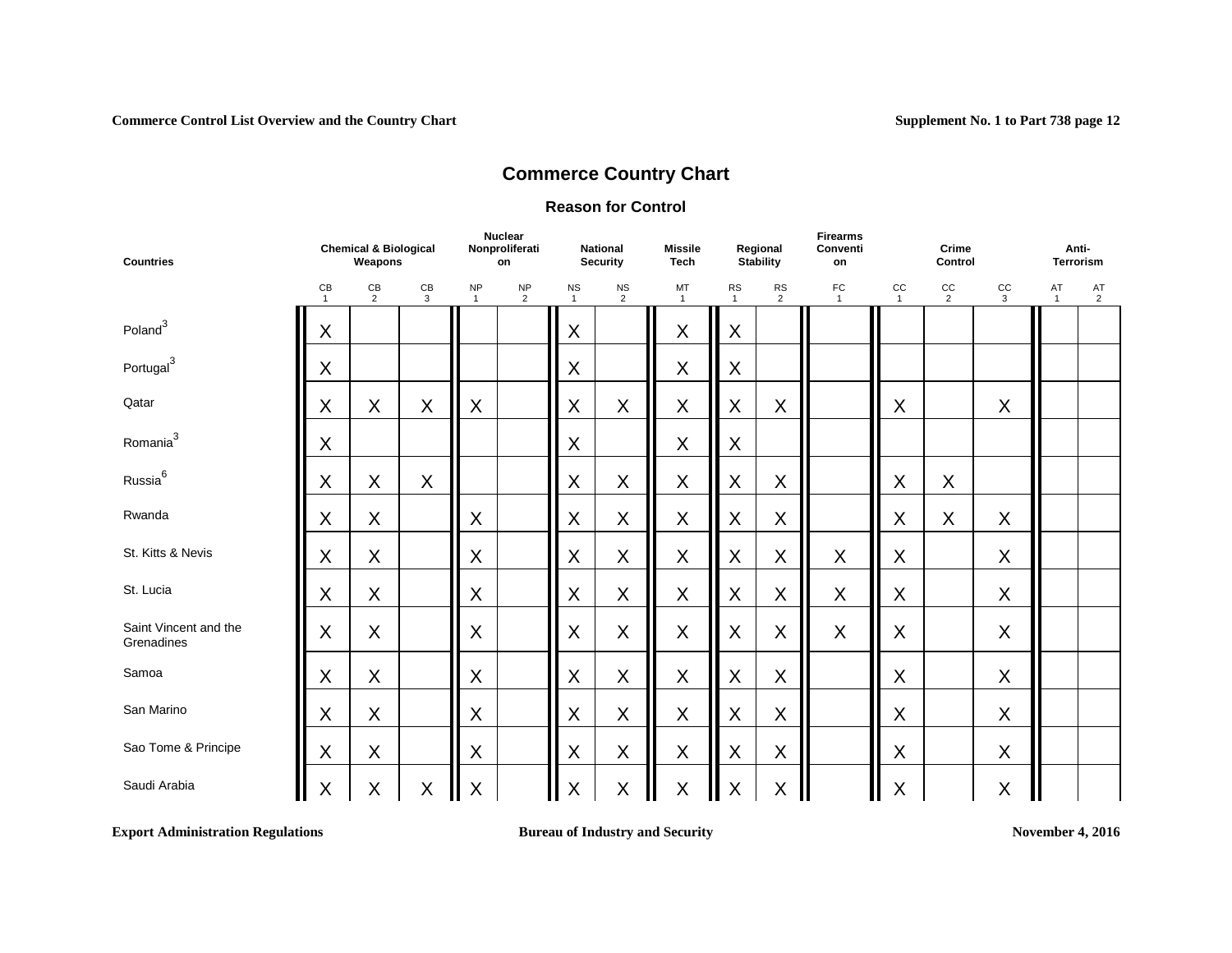#### **Reason for Control**

| <b>Countries</b>                                                        | <b>Chemical &amp; Biological</b><br>Weapons |                      |         | <b>Nuclear</b><br>Nonproliferati<br>on |                      | <b>National</b><br><b>Security</b> |                           | <b>Missile</b><br><b>Tech</b> | Regional<br><b>Stability</b> |                | <b>Firearms</b><br>Conventi<br>on | Crime<br>Control   |                      |                    | Anti-<br><b>Terrorism</b> |         |  |
|-------------------------------------------------------------------------|---------------------------------------------|----------------------|---------|----------------------------------------|----------------------|------------------------------------|---------------------------|-------------------------------|------------------------------|----------------|-----------------------------------|--------------------|----------------------|--------------------|---------------------------|---------|--|
|                                                                         | CB<br>$\mathbf{1}$                          | CB<br>$\overline{2}$ | CB<br>3 | <b>NP</b><br>$\mathbf{1}$              | NP<br>$\overline{2}$ | <b>NS</b><br>$\mathbf{1}$          | $\frac{NS}{2}$            | MT<br>$\mathbf{1}$            | <b>RS</b><br>$\mathbf{1}$    | <b>RS</b><br>2 | FC<br>$\mathbf{1}$                | CC<br>$\mathbf{1}$ | cc<br>$\overline{2}$ | cc<br>$\mathbf{3}$ | AT<br>$\mathbf{1}$        | AT<br>2 |  |
| Senegal                                                                 | $\mathsf X$                                 | X                    |         | X                                      |                      | $\sf X$                            | X                         | $\mathsf X$                   | $\sf X$                      | X              |                                   | $\mathsf X$        |                      | $\sf X$            |                           |         |  |
| Serbia                                                                  | X                                           | X                    |         |                                        |                      | X                                  | X                         | X                             | $\mathsf{X}$                 | X              |                                   | X                  | X                    | $\mathsf{X}$       |                           |         |  |
| Seychelles                                                              | $\sf X$                                     | X                    |         | X                                      |                      | $\sf X$                            | X                         | X                             | $\sf X$                      | X              |                                   | $\mathsf X$        |                      | $\sf X$            |                           |         |  |
| Sierra Leone                                                            | X                                           | X                    |         | X                                      |                      | $\sf X$                            | X                         | $\mathsf X$                   | $\mathsf X$                  | X              |                                   | X                  |                      | $\sf X$            |                           |         |  |
| Singapore                                                               | $\mathsf X$                                 | X                    |         | X                                      |                      | $\sf X$                            | $\boldsymbol{\mathsf{X}}$ | $\boldsymbol{\mathsf{X}}$     | $\mathsf X$                  | $\mathsf X$    |                                   | $\mathsf X$        |                      | $\sf X$            |                           |         |  |
| Sint Maarten (the Dutch<br>two-fifths of the island of Saint<br>Martin) | $\sf X$                                     | X                    |         | X                                      |                      | X                                  | $\sf X$                   | X                             | X                            | $\sf X$        |                                   | X                  |                      | $\sf X$            |                           |         |  |
| Slovakia <sup>3</sup>                                                   | X                                           |                      |         |                                        |                      | $\sf X$                            |                           | $\mathsf X$                   | X                            |                |                                   |                    |                      |                    |                           |         |  |
| Slovenia <sup>3</sup>                                                   | X                                           |                      |         |                                        |                      | X                                  |                           | $\mathsf X$                   | X                            |                |                                   |                    |                      |                    |                           |         |  |
| Solomon Islands                                                         | X                                           | X                    |         | X                                      |                      | $\sf X$                            | X                         | X                             | X                            | X              |                                   | X                  |                      | $\sf X$            |                           |         |  |
| Somalia <sup>1</sup>                                                    | X                                           | X                    |         | X                                      |                      | $\sf X$                            | X                         | $\mathsf X$                   | X                            | $\sf X$        |                                   | $\sf X$            |                      | $\sf X$            |                           |         |  |
| South Africa <sup>2,3,4</sup>                                           | $\mathsf X$                                 | X                    |         |                                        |                      | $\sf X$                            |                           | $\mathsf X$                   | $\mathsf X$                  |                |                                   | X                  |                      | $\mathsf X$        |                           |         |  |
| South Sudan, Republic of                                                | $\sf X$                                     | X                    |         | X                                      |                      | X                                  | X                         | $\mathsf X$                   | $\sf X$                      | $\mathsf X$    |                                   | $\sf X$            |                      | $\sf X$            |                           |         |  |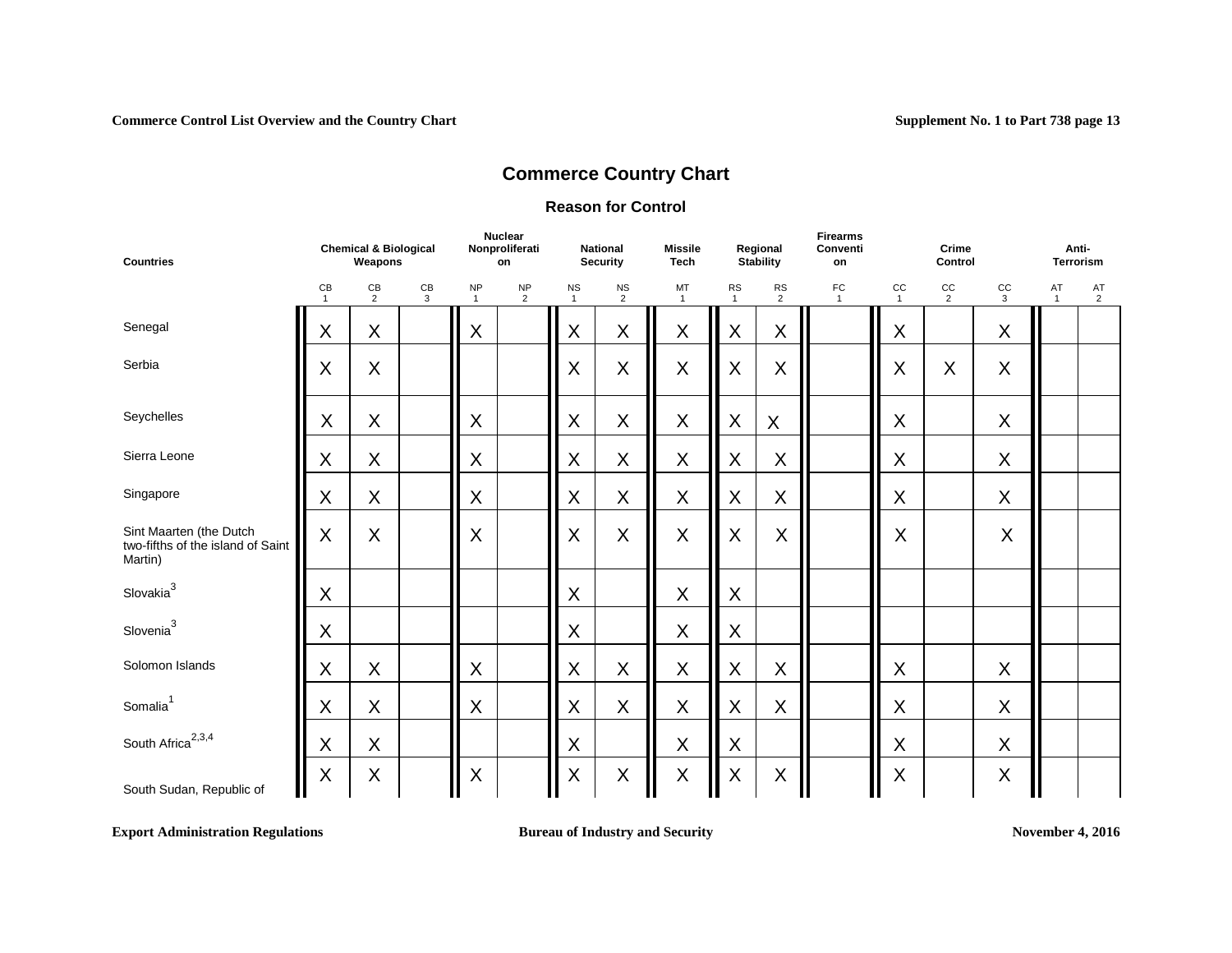#### **Reason for Control**

| <b>Countries</b>           | <b>Chemical &amp; Biological</b><br>Weapons |                      |         | <b>Nuclear</b><br>Nonproliferati<br>on |                             | <b>National</b><br><b>Security</b> |                               | <b>Missile</b><br><b>Tech</b>           | Regional<br><b>Stability</b> |                | <b>Firearms</b><br>Conventi<br>on                                             |                    | Crime<br>Control     |             |                    | Anti-<br><b>Terrorism</b> |  |  |
|----------------------------|---------------------------------------------|----------------------|---------|----------------------------------------|-----------------------------|------------------------------------|-------------------------------|-----------------------------------------|------------------------------|----------------|-------------------------------------------------------------------------------|--------------------|----------------------|-------------|--------------------|---------------------------|--|--|
|                            | CB<br>$\mathbf{1}$                          | CB<br>$\overline{2}$ | CB<br>3 | <b>NP</b><br>$\overline{1}$            | <b>NP</b><br>$\overline{2}$ | <b>NS</b><br>$\mathbf{1}$          | $_{\rm NS}$<br>$\overline{2}$ | MT<br>$\mathbf{1}$                      | <b>RS</b><br>$\mathbf{1}$    | <b>RS</b><br>2 | FC<br>$\overline{1}$                                                          | cc<br>$\mathbf{1}$ | CC<br>$\overline{2}$ | cc<br>3     | AT<br>$\mathbf{1}$ | AT<br>$\overline{2}$      |  |  |
| Spain <sup>3</sup>         | X                                           |                      |         |                                        |                             | X                                  |                               | $\mathsf X$                             | X                            |                |                                                                               |                    |                      |             |                    |                           |  |  |
| Sri Lanka                  | $\mathsf X$                                 | X                    |         | X                                      |                             | X                                  | X                             | $\mathsf X$                             | $\mathsf X$                  | X              |                                                                               | X                  |                      | $\sf X$     |                    |                           |  |  |
| Sudan <sup>1</sup>         | X                                           | X                    |         | X                                      |                             | X                                  | X                             | $\mathsf X$                             | X                            | X              |                                                                               | X                  |                      | $\mathsf X$ | X                  | X                         |  |  |
| Suriname                   | X                                           | X                    |         | X                                      |                             | $\sf X$                            | $\mathsf X$                   | $\mathsf X$                             | $\mathsf X$                  | X              | X                                                                             | X                  |                      | $\mathsf X$ |                    |                           |  |  |
| Swaziland                  | $\sf X$                                     | X                    |         | X                                      |                             | X                                  | $\mathsf X$                   | $\mathsf X$                             | $\mathsf X$                  | X              |                                                                               | X                  |                      | $\mathsf X$ |                    |                           |  |  |
| Sweden $^{3,4}$            | X                                           |                      |         |                                        |                             | X                                  |                               | $\mathsf X$                             | X                            |                |                                                                               | X                  |                      | X           |                    |                           |  |  |
| Switzerland <sup>3,4</sup> | X                                           |                      |         |                                        |                             | X                                  |                               | Χ                                       | $\sf X$                      |                |                                                                               | $\sf X$            |                      | X           |                    |                           |  |  |
| Syria                      |                                             |                      |         |                                        |                             |                                    |                               | export or reexport to this destination. |                              |                | See § 746.9 of the EAR to determine whether a license is required in order to |                    |                      |             |                    |                           |  |  |
| Taiwan                     | X                                           | X                    | X       | X                                      |                             | X                                  | X                             | X                                       | X                            | $\sf X$        |                                                                               | X                  |                      | $\sf X$     |                    |                           |  |  |
| Tajikistan                 | X                                           | X                    | X       | X                                      |                             | X                                  | $\sf X$                       | X                                       | X                            | X              |                                                                               | X                  | X                    |             |                    |                           |  |  |
| Tanzania                   | X                                           | X                    |         | X                                      |                             | X                                  | X                             | X                                       | X                            | $\sf X$        |                                                                               | X                  |                      | $\sf X$     |                    |                           |  |  |
| Thailand                   | $\sf X$                                     | X                    |         | X                                      |                             | X                                  | $\sf X$                       | X                                       | X                            | $\mathsf X$    |                                                                               | X                  |                      | $\sf X$     |                    |                           |  |  |
| Timor-Leste<br>I           | $\sf X$                                     | X                    |         | X                                      |                             | X                                  | X                             | $\mathsf X$<br>Ш                        | $\sf X$                      | X              |                                                                               | X                  |                      | X           | Ш                  |                           |  |  |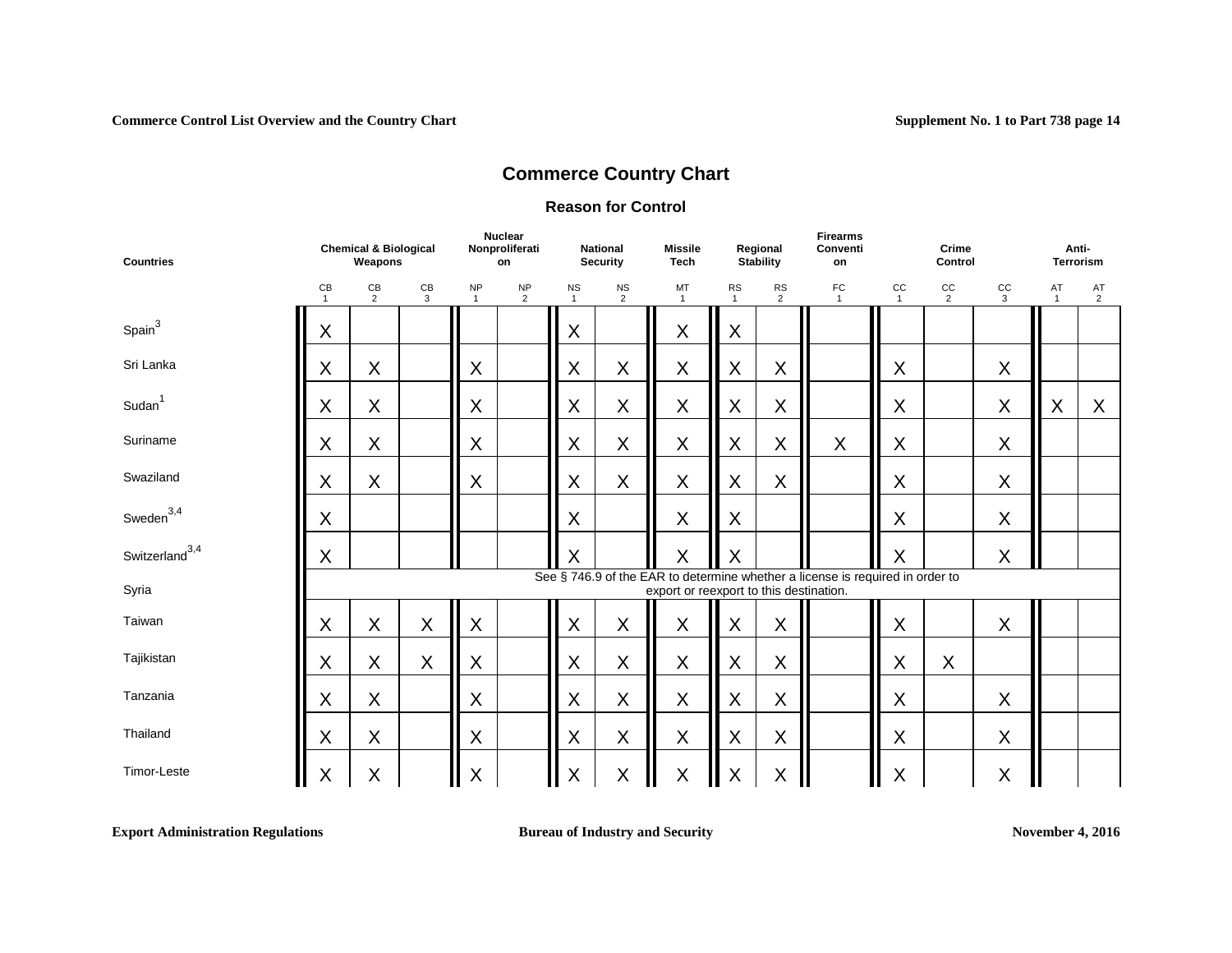### **Reason for Control**

| <b>Countries</b>            | <b>Chemical &amp; Biological</b><br>Weapons |              |         | <b>Nuclear</b><br>Nonproliferati<br>on |                             | <b>National</b><br><b>Security</b> |                  | <b>Missile</b><br><b>Tech</b> | Regional<br><b>Stability</b> |                              | <b>Firearms</b><br>Conventi<br>on | Crime<br>Control              |                      |                           | Anti-<br><b>Terrorism</b> |                      |  |
|-----------------------------|---------------------------------------------|--------------|---------|----------------------------------------|-----------------------------|------------------------------------|------------------|-------------------------------|------------------------------|------------------------------|-----------------------------------|-------------------------------|----------------------|---------------------------|---------------------------|----------------------|--|
|                             | CB<br>$\overline{1}$                        | $rac{CB}{2}$ | CB<br>3 | <b>NP</b><br>$\overline{1}$            | <b>NP</b><br>$\overline{2}$ | <b>NS</b><br>$\mathbf{1}$          | $_{\rm NS}$<br>2 | MT<br>$\overline{1}$          | <b>RS</b><br>$\mathbf{1}$    | ${\sf RS}$<br>$\overline{2}$ | FC<br>$\overline{1}$              | $_{\rm CC}$<br>$\overline{1}$ | cc<br>$\overline{2}$ | cc<br>3                   | AT<br>$\mathbf{1}$        | AT<br>$\overline{2}$ |  |
| Togo                        | X                                           | X            |         | X                                      |                             | X                                  | X                | X                             | X                            | X                            |                                   | X                             |                      | X                         |                           |                      |  |
| Tonga                       | $\sf X$                                     | X            |         | X                                      |                             | X                                  | $\sf X$          | $\mathsf X$                   | X                            | $\sf X$                      |                                   | $\sf X$                       |                      | $\sf X$                   |                           |                      |  |
| Trinidad & Tobago           | X                                           | X            |         | X                                      |                             | X                                  | $\sf X$          | $\mathsf X$                   | $\mathsf X$                  | $\sf X$                      | $\boldsymbol{\mathsf{X}}$         | X                             |                      | $\sf X$                   |                           |                      |  |
| Tunisia                     | X                                           | X            |         | X                                      |                             | X                                  | X                | X                             | X                            | $\boldsymbol{\mathsf{X}}$    |                                   | X                             |                      | $\sf X$                   |                           |                      |  |
| Turkey <sup>3</sup>         | X                                           |              |         |                                        |                             | X                                  |                  | X                             | X                            |                              |                                   |                               |                      |                           |                           |                      |  |
| Turkmenistan                | X                                           | X            | X       | X                                      |                             | X                                  | X                | X                             | X                            | X                            |                                   | X                             | X                    |                           |                           |                      |  |
| Tuvalu                      | X                                           | X            |         | X                                      |                             | X                                  | X                | X                             | X                            | X                            |                                   | X                             |                      | $\boldsymbol{\mathsf{X}}$ |                           |                      |  |
| Uganda                      | $\sf X$                                     | X            |         | X                                      |                             | X                                  | X                | $\mathsf X$                   | X                            | $\sf X$                      |                                   | X                             |                      | $\sf X$                   |                           |                      |  |
| Ukraine <sup>8</sup>        | $\sf X$                                     |              |         |                                        |                             | X                                  | $\sf X$          | X                             | X                            | $\sf X$                      |                                   | X                             | X                    |                           |                           |                      |  |
| <b>United Arab Emirates</b> | X                                           | X            | $\sf X$ | X                                      |                             | X                                  | X                | $\mathsf X$                   | X                            | $\mathsf X$                  |                                   | X                             |                      | $\sf X$                   |                           |                      |  |
| United Kingdom <sup>3</sup> | $\mathsf X$                                 |              |         |                                        |                             | X                                  |                  | $\mathsf X$                   | $\pmb{\mathsf{X}}$           |                              |                                   |                               |                      |                           |                           |                      |  |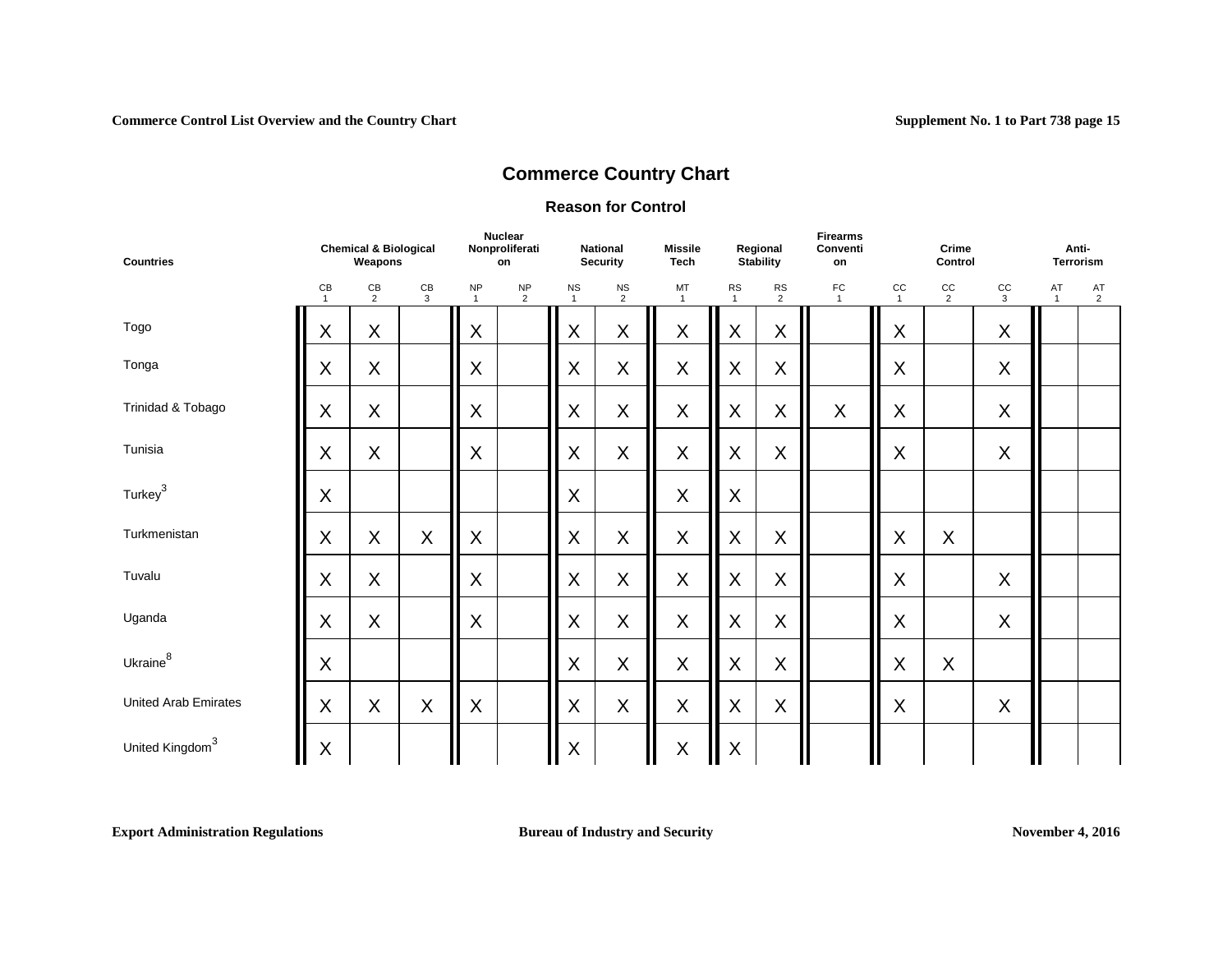### **Reason for Control**

| <b>Countries</b> |         | <b>Chemical &amp; Biological</b><br>Weapons |                    | <b>Nuclear</b><br>Nonproliferati<br>on |                             | <b>National</b><br><b>Security</b> |                             | <b>Missile</b><br><b>Tech</b> | Regional<br><b>Stability</b> |                              | <b>Firearms</b><br>Conventi<br>on |                    | Crime<br>Control     |                             |                    | Anti-<br><b>Terrorism</b> |  |  |
|------------------|---------|---------------------------------------------|--------------------|----------------------------------------|-----------------------------|------------------------------------|-----------------------------|-------------------------------|------------------------------|------------------------------|-----------------------------------|--------------------|----------------------|-----------------------------|--------------------|---------------------------|--|--|
|                  | CB      | CB<br>$\overline{2}$                        | $\mathsf{CB}$<br>3 | <b>NP</b><br>$\overline{1}$            | <b>NP</b><br>$\overline{2}$ | <b>NS</b><br>$\overline{1}$        | <b>NS</b><br>$\overline{2}$ | MT<br>$\mathbf{1}$            | ${\sf RS}$<br>$\mathbf{1}$   | ${\sf RS}$<br>$\overline{2}$ | ${\sf FC}$<br>$\overline{1}$      | CC<br>$\mathbf{1}$ | CC<br>$\overline{2}$ | $_{\rm CC}$<br>$\mathbf{3}$ | AT<br>$\mathbf{1}$ | AT<br>2                   |  |  |
| Uruguay          | X       | X                                           |                    | X                                      |                             | X                                  | X                           | X                             | X                            | X                            | X                                 | X                  |                      | X                           |                    |                           |  |  |
| Uzbekistan       | $\sf X$ | X                                           | $\sf X$            | X                                      |                             | X                                  | X                           | $\sf X$                       | X                            | X                            |                                   | $\sf X$            | X                    |                             |                    |                           |  |  |
| Vanuatu          | X       | X                                           |                    | X                                      |                             | X                                  | X                           | X                             | X                            | X                            |                                   | $\sf X$            |                      | X                           |                    |                           |  |  |
| Vatican City     | $\sf X$ | X                                           |                    | X                                      |                             | X                                  | X                           | $\sf X$                       | X                            | $\sf X$                      |                                   | $\sf X$            |                      | $\sf X$                     |                    |                           |  |  |
| Venezuela        | X       | X                                           |                    | X                                      |                             | X                                  | X                           | X                             | X                            | X                            | X                                 | $\sf X$            |                      | X                           |                    |                           |  |  |
| Vietnam          | X       | X                                           | X                  | X                                      |                             | X                                  | X                           | X                             | $\sf X$                      | X                            |                                   | X                  | X                    |                             |                    |                           |  |  |
| Western Sahara   | X       | $\sf X$                                     |                    | X                                      |                             | X                                  | X                           | X                             | X                            | X                            |                                   | X                  |                      | X                           |                    |                           |  |  |
| Yemen            | X       | X                                           | X                  | X                                      |                             | X                                  | X                           | X                             | X                            | X                            |                                   | X                  |                      | X                           |                    |                           |  |  |
| Zambia           | X       | X                                           |                    | X                                      |                             | X                                  | X                           | X                             | X                            | X                            |                                   | X                  |                      | X                           |                    |                           |  |  |
| Zimbabwe         | X       | X                                           |                    | X                                      |                             | X                                  | X                           | X                             | X                            | X                            |                                   | X                  |                      | X                           |                    |                           |  |  |